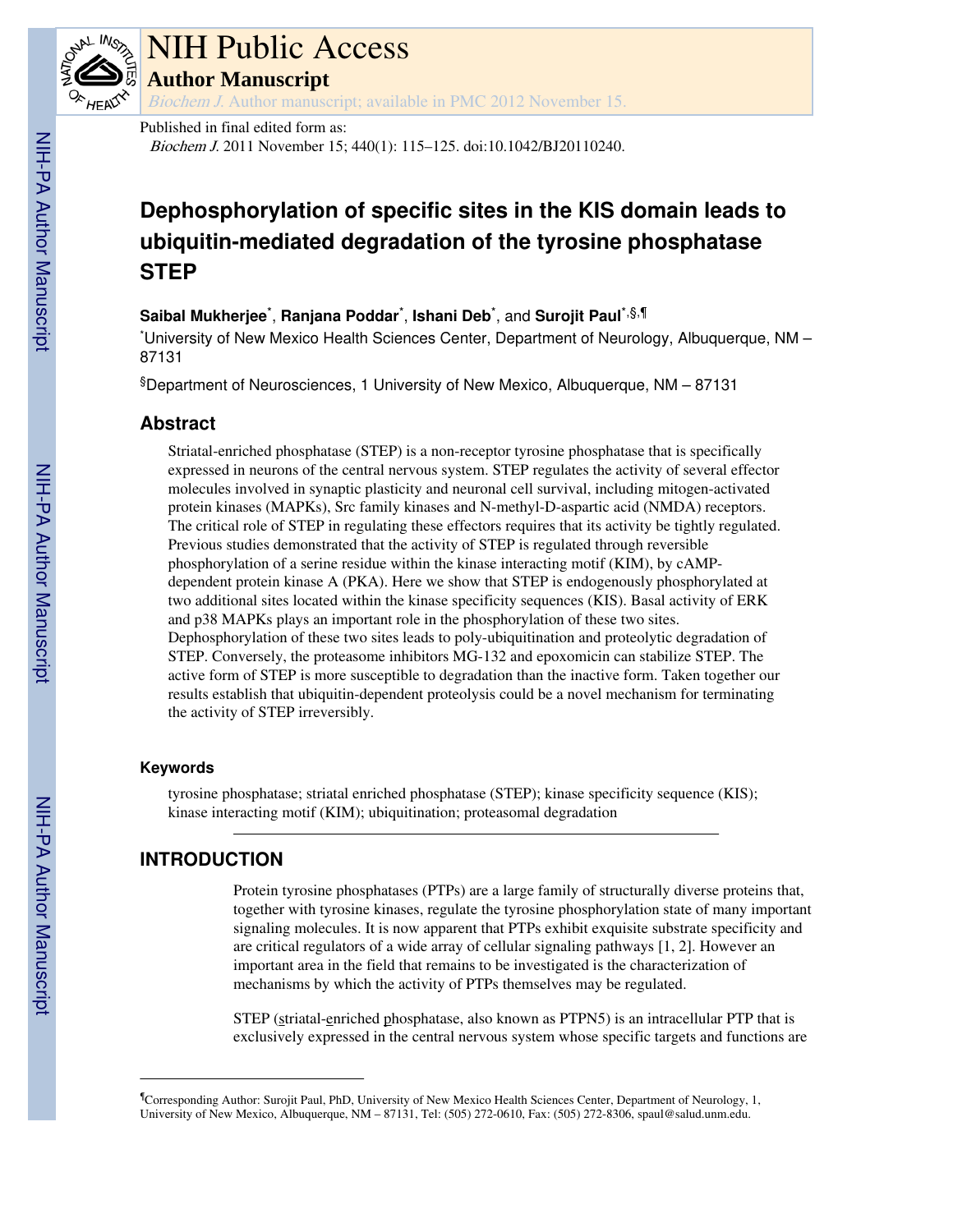beginning to emerge. STEP is preferentially expressed in neurons of the basal ganglia, hippocampus, cortex and related structures [3, 4]. The STEP-family of PTPases includes both membrane associated ( $STEP_{61}$ ) and cytosolic ( $STEP_{46}$ ) variants that are formed by alternative splicing of a single gene [5].  $\text{STEP}_{61}$  differs from  $\text{STEP}_{46}$  by the presence of an additional 172 amino acids at its N-terminus [6]. STEP along with two other PTPs, PTPRR and HePTP belongs to a family of PTPs that contains a highly conserved 16-amino acid substrate-binding domain termed the kinase interacting motif (KIM domain) [7]. A regulatory serine residue lies in the middle of the KIM domain (ser 49 in  $STEP<sub>46</sub>/ser 221$  in  $STEP_{61}$ ) and dephosphorylation of this residue renders STEP active in terms of its ability to bind to its substrates. Phosphorylation of ser 49/ser 221 is mediated by dopamine/D1 receptor dependent activation of the cAMP/PKA pathway [8] while dephosphorylation is mediated by glutamate/NMDA receptor induced activation of the  $Ca^{2+}$  dependent phosphatase, calcineurin [9].

In its active form STEP can modulate synaptic plasticity by regulating the activity of extracellular regulated kinase 1/2 (ERK1/2), a key protein involved in memory formation [10, 11]. Active STEP can also modulate NMDA receptor-dependent long term potentiation by interfering with NMDA receptor trafficking to synaptic membrane, possibly through regulation of the upstream kinase Fyn [12] and tyrosine dephosphorylation of NR2B-NMDA receptor subunits [13]. Several studies also indicate a role of active STEP in neuroprotection through its regulation of p38 mitogen-activated protein kinase [14, 15].

Although reversible phosphorylation of ser49/ser 221 within the KIM domain appears to play an important regulatory function additional mechanisms may also exist for stricter control of STEP activity. It has been reported that there is a second conserved domain carboxy-terminal to the KIM domain present in STEP, PTP-SL and HePTP. This domain has been termed as the kinase specificity sequence (KIS domain) [16]. The aim of the present study was to investigate the role of the KIS domain in regulating the function of STEP. Our results show that in intact cells STEP is phosphorylated at two specific sites within the KIS domain. Dephosphorylation of these two sites leads to degradation of STEP and the active form of STEP is specifically targeted for degradation by ubiquitination.

# **EXPERIMENTAL**

### **Materials**

 $STEP_{61}$  and  $STEP_{46}$  cDNAs were cloned into the pcDNA 3.1/V5-His mammalian expression vector (Invitrogen). Deletion and point mutants of  $\text{STEP}_{61}$  and  $\text{STEP}_{46}$  were obtained by polymerase chain reaction (PCR) based site-directed mutagenesis. All mutations were verified by nucleotide sequencing. Hela, Cos-7 and N2A cells were obtained from ATCC. Antibodies used were as follows: monoclonal anti-STEP from Novus Biologicals, monoclonal anti-V5 and anti-V5-HRP from Invitrogen, anti-β-tubulin from Sigma-Aldrich and anti-ubiquitin (FK2) from Biomol International. All secondary antibodies were from Cell Signaling. Proteasome inhibitor MG-132 and epoxomicin were from Boston Biochemicals. Protein G Sepharose was from GE Healthcare. 32P-labelled sodium orthophosphate and Easy Tag Express 35S Protein Labeling Mix was obtained from Perkin Elmer. All other reagents were from Sigma-Aldrich.

## **Cell culture and stimulation**

Hela, Cos-7 and N2A cells were grown in Dulbeco's Modified Essential Medium (DMEM) containing 1X antibiotics-antimycotic and 10% fetal calf serum, at 37°C in a humidified atmosphere consisting of 5% CO<sub>2</sub> and 95% air. Cells were transiently transfected with 2  $\mu$ g of each DNA using Lipofectamine 2000 (Invitrogen). After 18 hr cells were treated with or without MG-132 (25  $\mu$ M and 50  $\mu$ M) and epoxomicin (2.5 $\mu$ M, 5  $\mu$ M and 10  $\mu$ M) for 6 and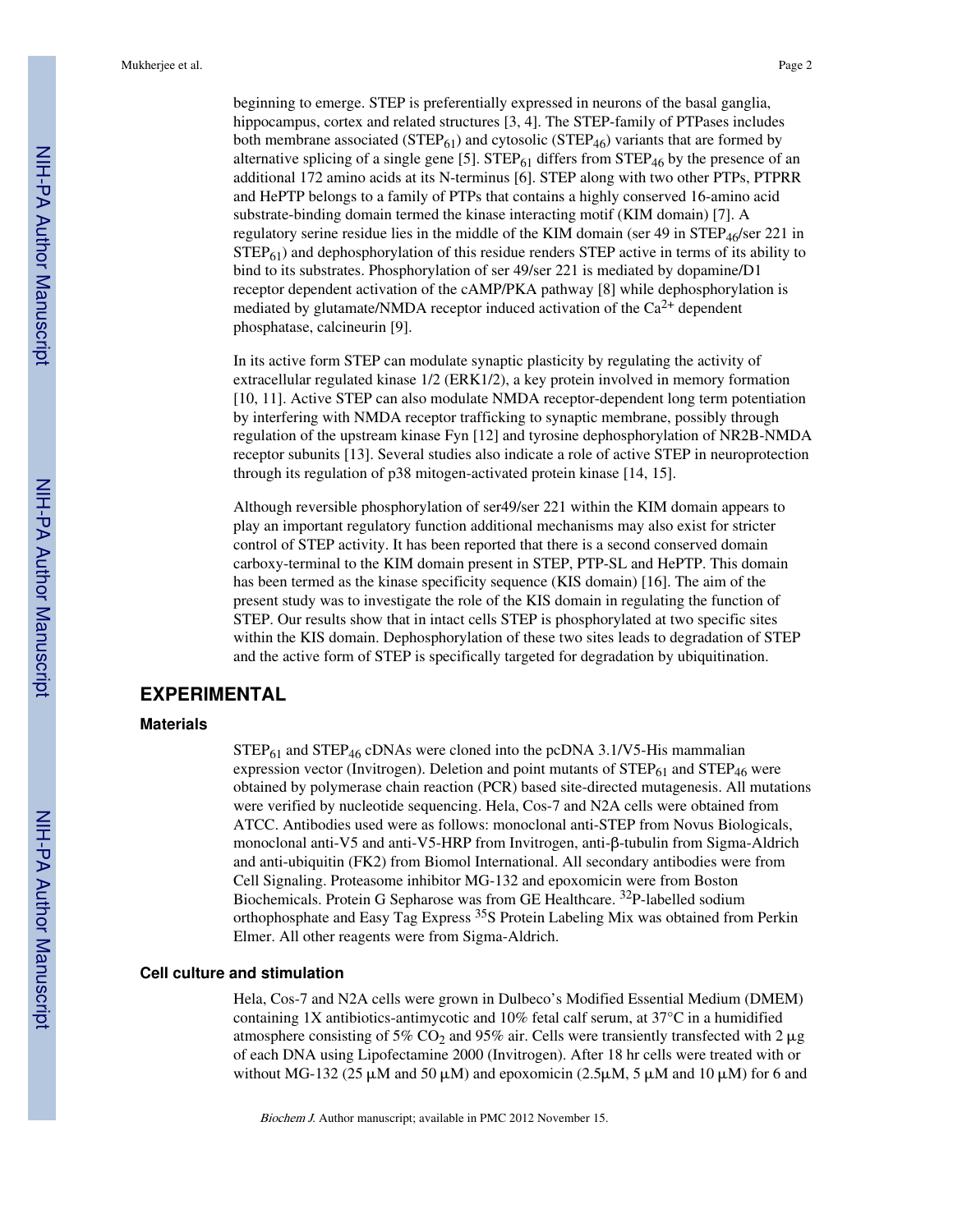9 hr at 37°C. Cells were either processed for immunoprecipitation or lysed in SDScontaining buffer. Immune-complexes and lysates were then subjected to SDS-PAGE and immunoblot analysis. In some experiments PD98059 (20  $\mu$ M) and SB203580 (20  $\mu$ M) were added 6 hr after transfection. Cells were harvested after another 6 hr and processed for SDS-PAGE and immunoblot analysis.

# **Immunoprecipitation**

Cells were lysed in a buffer containing 50 mM Tris-HCl, pH 7.4, 150 mM NaCl, 50 mM NaF, 10 mM Na<sub>4</sub>P<sub>2</sub>O<sub>7</sub>, 1 mM Na<sub>3</sub>VO<sub>4</sub>, 0.1% NP-40 and protease inhibitor cocktail (Boehringer). Lysates were centrifuged for 10 min at 14,000 rpm to remove insoluble material, and then pre-cleared with protein G-sepharose for 1 hr. For immunoprecipitation of STEP or ubiquitin, samples were incubated overnight with anti-V5 or anti-ubiquitin antibody. The immune complexes were incubated with  $30 \mu l$  of protein G-sepharose for 2 hr at 4°C. Beads were collected by centrifugation at 1000 rpm for 2 min and washed five times with lysis buffer. Proteins were eluted using SDS-sample buffer and processed for SDS-PAGE and immunoblot analysis with antibodies as described in the individual experiments.

#### **Immunoblotting**

Equal amount of protein lysates, as estimated using bicinchoninic acid protein assay kit (Pierce Biotechnology), were resolved by 8% SDS-PAGE and transferred to polyvinylidene difluoride membrane. The membranes were blocked for 1 hr at room temperature with 5% non-fat dry milk and then incubated for 1 hr at room temperature or at 4°C overnight with the appropriate primary antibody. Horseradish peroxidase coupled to anti-rabbit or antimouse IgG that were raised in goat were used as secondary antibodies. Immune complexes were detected on X-ray film after treatment with West Pico super signal chemiluminescence reagent (Pierce Biotechnology).

# **Phosphatase activity assay**

Hela cells were transfected with V5-tagged STEP<sub>46</sub> S49A or one of its mutant. After 24 hr cells were lysed in a buffer containing 50 mM Tris-HCl (pH 7.4), 150 mM NaCl and  $1\%$ Triton-X-100. Half of the lysate was processed for immunoblot analysis of immunoprecipitated STEP and the remaining half was used for phosphatase assay. STEP<sub>46</sub> was immunoprecipitated using anti-V5 antibody. The immune complexes bound to protein G beads were then washed three times in a buffer containing 50 mM Tris-HCl (pH 7.4), 150 mM NaCl and 0.1% Triton-X-100 and then once in a buffer containing 30 mM HEPES, pH 7.0 and 120 mM NaCl. For para-nitrophenylphosphate (pNPP) assay the beads were incubated in 100 mu;l reaction mixture containing 30 mM HEPES, pH-6.0; 120 mM NaCl and 10 mM pNPP for 30 min at 30 $^{\circ}$ C. The reactions were terminated by addition of 900  $\mu$ l of 0.2 N NaOH. Phosphatase activity of the  $STEP_{46}$  mutants was measured by colorimetric quantitation of the formation p-nitrophenolate at 410 nm using a spectrophotometer. The values obtained were normalized for the amount of STEP immunoprecipitated [17].

#### **RNA isolation and cDNA synthesis**

Total RNA was isolated using RNA easy kits (Qiagen), from Hela cells transiently transfected for 24 hr with either STEP<sub>46</sub> S49A or its mutant STEP<sub>46</sub> S49A/T59A/S72A. The quality of the RNA was analyzed by electrophoresis on  $1\%$  agarose gels. 2  $\mu$ g of each RNA was used for cDNA synthesis with Superscript III cDNA synthesis kit (Invitrogen), using oligo dT. The following primers were used for subsequent PCR based amplification (16, 20, 25 and 30 cycles) of STEP<sub>46</sub> (Forward primer  $-5'$ ATGGAGGAGAAGGTAGAGGATGAC 3′; Reverse primer – 5′

CTCTGAGGACTGGAGGGTCAGCTG 3′). Amplification (16, 20, 25 and 30 cycles) of β-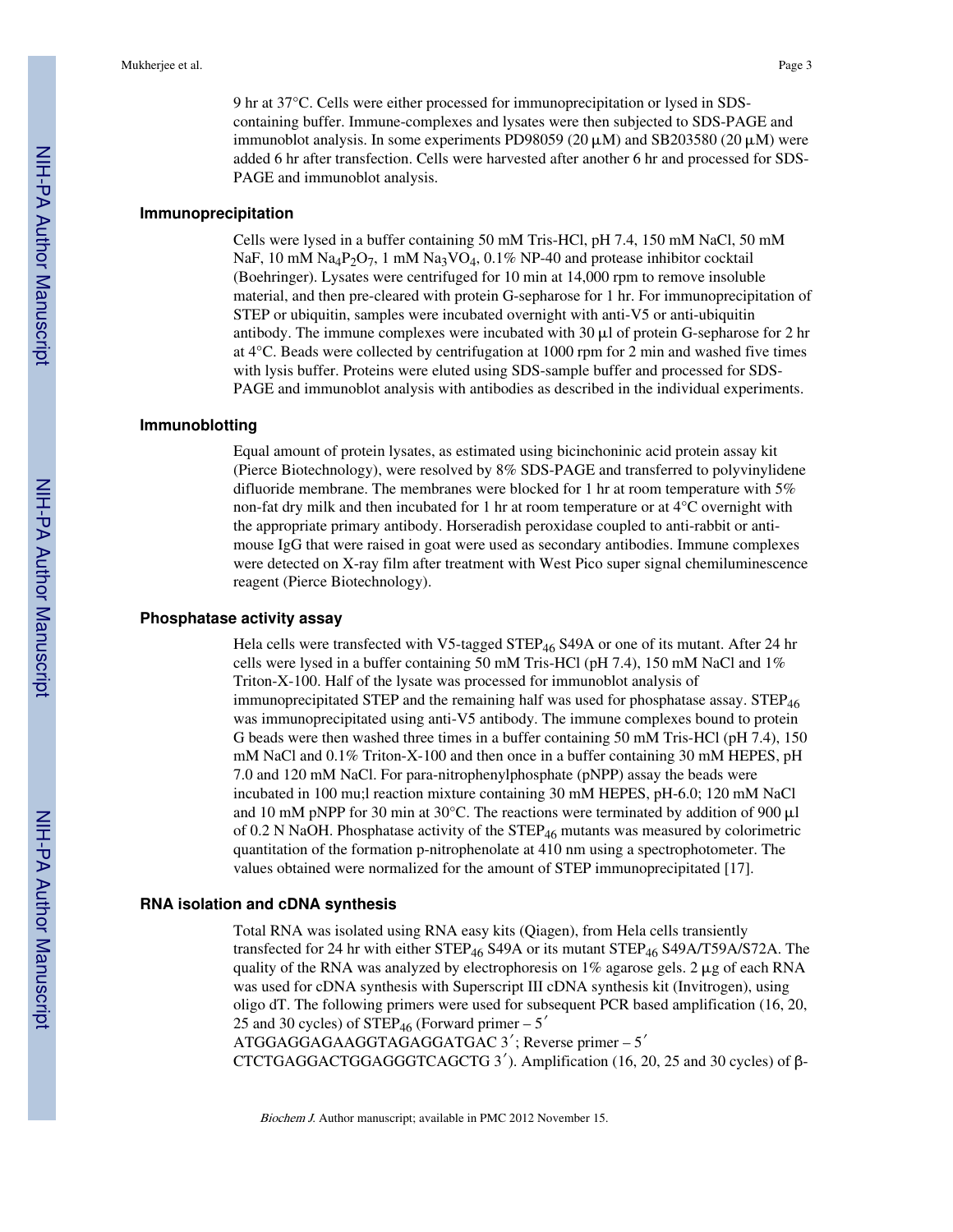actin (Forward primer – 5′ GCTCGTCGTCGACAACGGCT 3′; Reverse primer – 5′ CAAACATGATCTGGGTCATCTTCTC 3′) was performed as a control to show that equal amounts of starting total RNA were present in each sample. The PCR products were analyzed by agarose gel electrophoresis.

## **Pulse chase experiments**

Hela cells expressing STEP<sub>46</sub> S49A or STEP<sub>46</sub> S49A/T59A/S72A were washed twice with warm PBS and then incubated for 30 min at 37°C in Met/Cys free DMEM supplemented with 5% dialyzed fetal calf serum. Cells were then incubated with  $35S$  protein labeling mix (0.1 mCi per plate) in fresh Met/Cys free DMEM supplemented with 5% dialyzed fetal calf serum for 45 min. The radiolabel was then removed by washing the cells two times with PBS followed by incubation at 37°C in warm DMEM supplemented with 10% fetal calf serum and 2 mM each of cysteine and methionine for the specified time periods. The medium was then removed, and the cells were rinsed twice with ice-cold PBS. Cells were then lysed in a buffer containing 50 mM Tris-HCl, pH 7.4, 150 mM NaCl, 50 mM NaF, 10 mM  $\text{Na}_4\text{P}_2\text{O}_7$ , 1 mM  $\text{Na}_3\text{VO}_4$ , 0.1% NP-40 and protease inhibitor cocktail (Boehringer) and then processed for immunoprecipitation.

## **<sup>32</sup>P labeling of cells**

Hela cells expressing wild type  $\text{STEP}_{46}$  or one of its mutants were grown for 24 hr in the presence of DMEM containing 1X antibiotics-antimycotic and 10 % fetal calf serum. The cells were then grown in phosphate free DMEM containing 0.5% serum for 18 hr and then incubated with  $3^{2}P$  sodium phosphate (0.3 mCi per plate) for additional 6 hr in the same medium. The labeling buffer was then removed, and the cells were rinsed twice with icecold PBS (pH 7.4). Cells were then lysed and processed for immunoprecipitation as described above.

#### **Statistical analysis**

Densitometric analysis of the 35S- and 32P-labeled STEP bands in the autoradiogram as well as the levels of STEP and ubiquitin proteins detected in immunoblots was performed using Image J software. Statistical comparison was done using one-way analysis of variance (ANOVA, Bonferroni's multiple comparison test) and differences were considered significant when  $p \leq 0.05$ .

# **RESULTS**

# **STEP is phosphorylated endogenously at SP/TP sites in the KIS domain**

 $STEP_{61}$  and  $STEP_{46}$  both include the KIM and KIS domains and the phosphatase motif (PTP domain) (Fig. 1). Both  $STEP_{61}$  and  $STEP_{46}$  are phosphorylated endogenously at a consensus PKA phosphorylation site within the KIM domain (ser 221 in  $STEP_{61}/ser$  49 in STEP<sub>46</sub>) [8]. Additionally, a serine and a threonine residue (T231/T59 and S244/S72) are present in the KIS domain within the consensus sequences of proline directed kinases (SP/ TP sites; Fig. 1). Initial experiments explored the possibility of endogenous phosphorylation of these two sites in Hela cells. Cells were transfected with either V5-tagged wild type  $STEP_{46}$  (STEP<sub>46</sub> WT) or its mutant that cannot be phosphorylated endogenously at the KIM domain serine residue (V5-tagged STEP<sub>46</sub> S49A) and then labeled with <sup>32</sup>P-orthophosphate for 6 hr. STEP was then immunoprecipitated using anti-V5 antibody, resolved on SDS-PAGE, transferred to PVDF membrane and processed for autoradiography. A phosphoprotein of  $~50$  kDa was detected by autoradiography in cell lysates transfected with STEP<sub>46</sub> WT (Fig. 2A, upper panel, lane 2). Immunoblot analysis identified the protein as  $STEP_{46}$ (Fig. 2A, lower panel, lane 2). This is consistent with earlier findings that STEP is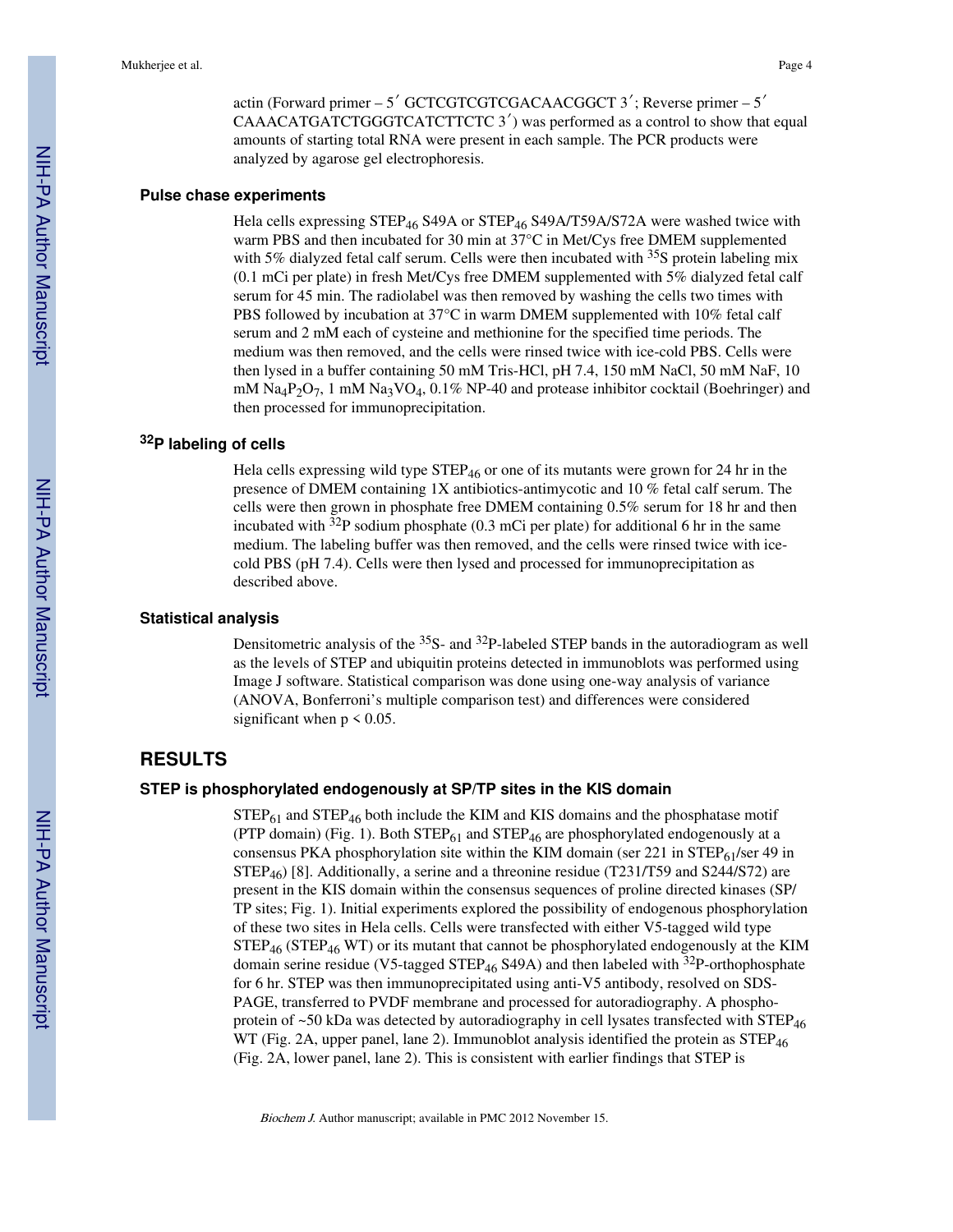endogenously phosphorylated at the PKA site within the KIM domain [8]. Consistent with this idea, mutation of this site ( $STEP_{46}$  S49A) greatly reduced, but did not abolish phosphorylation of the mutant form (Figure 2A). Thus a phospho-protein of similar molecular weight was observed in cell lysates transfected with  $STEP_{46} S49A$ , although the level was low and the band position was slightly lower than that observed with STEP<sub>46</sub> WT (Fig. 2A, lane 3). Such a downward shift in mobility has been reported in earlier studies of STEP46 following dephosphorylation or mutation of the PKA site [9, 13, 14]. Phosphorylation of mutant  $\text{STEP}_{46}$  (STEP<sub>46</sub> S49A) implies that in addition to the PKA site within the KIM domain  $\text{STEP}_{46}$  must be endogenously phosphorylated at other sites.

To determine whether the SP/TP sites in the KIS domain (Thr 59 and Ser 72) are endogenously phosphorylated Hela cells were transfected with either V5-tagged STEP<sup>46</sup> S49A or one of its mutants (S49A/T59A, S49A/S72A or S49A/T59A/S72A). Cells were labeled with 32P-orthophosphate and then processed for immunoprecipitation of STEP and analysis by autoradiography and immunoblotting as described above. Figure 2B shows that the level of expression of STEP46 S49A, STEP46 S49A/T59A and STEP46 S49A/S72A remained unaltered (lower panel, lanes 2–4), but a significant reduction in phosphorylation was observed following mutation of either Thr 59 (upper panel, lane 3; 74.9%  $\pm$  3.6) or Ser 72 (upper panel, lane 4;  $46.4 \pm 10.2$ ). These results suggest preferential phosphorylation of Ser 72 as compared to Thr 59. Interestingly, in the mutant where both Thr 59 and Ser 72 were converted to alanine (STEP<sub>46</sub> S49A/T59A/S72A), to mimic the non-phosphorylatable form, no specific band was observed either in the autoradiogram (Fig. 2B, upper panel, lane 5) or in the immunoblot (Fig. 2B, lower panel, lane 5), suggesting that mutation of both Thr 59 and Ser 72 may lead to loss of expression of STEP. To further test whether phosphorylation of both these sites is essential for maintaining the STEP expression, additional mutants were constructed where one site in the KIS domain was converted to glutamic acid to mimic the phosphorylated form, and the other site was converted to alanine to make it non-phosphorylatable (S49A/T59E/S72A and S49A/T59A/S72E). These results were compared with mutants where both sites were converted to glutamic acid (S49A/T59E/ S72E) to mimic the phosphorylated form. Figure 2C shows that expression of both the phosphorylatable (STEP46 S49A) and the phospho-mimicking forms (S49A/T59E/S72A, S49A/T59A/S72E and S49A/T59E/S72E) were stable (Fig. 2C, lower panel, lanes 2–5), even though only STEP<sub>46</sub> S49A could be phosphorylated (Fig. 2C, upper panel, lane 2). Taken together these data indicates that both Thr 59 and Ser 72 are endogenously phosphorylated in intact cells and that phosphorylation of at least one of these sites is necessary for maintaining expression of STEP<sub>46</sub> that is dephosphorylated at the serine residue within the KIM domain.

# **Dephosphorylation of the SP/TP sites in the KIS domain does not affect STEP's association with its substrate or phosphatase activity**

Dephosphorylation of  $STEP_{46}$  at the serine residue within the KIM domain (Ser 49) allows STEP to bind to its substrates for subsequent dephosphorylation [9]. To examine the consequence of phosphorylation-dephosphorylation of the KIS domain sites on the association of STEP with its downstream target ERK2 (extracellular regulated kinase 2), we generated a dominant negative variant of STEP (STEP46 S49A/C300S) where the KIM domain serine residue was converted to alanine (S49A) so that it can bind constitutively its substrate(s) and the regulatory cysteine residue in the phosphatase domain was converted to serine (C300S) so that it is enzymatically inactive (phosphatase dead form). Hela cells were co-transfected with myc-ERK2 and V5-STEP<sub>46</sub> S49A/C300S or one of its mutants (S49A/ T59E/S72E/C300S, S49E/T59E/S72E/C300S, S49E/T59A/S72A/C300S, S49A/T59A/ C300S or S49A/S72A/C300S). STEP was immunoprecipitated using anti-V5 antibody and co-immunoprecipitation of ERK2 was determined by immunoblotting with anti-ERK2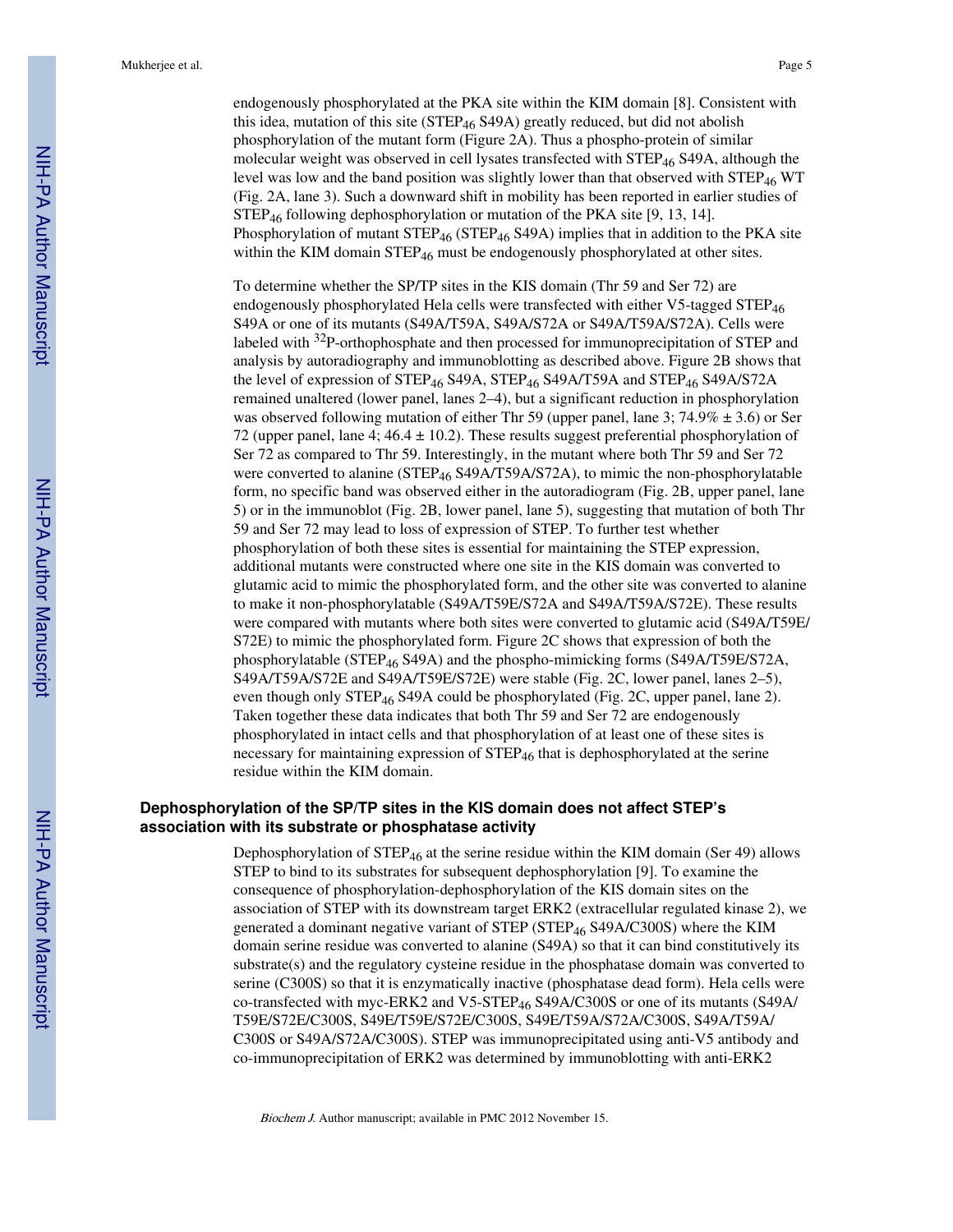antibody. The results indicate that in intact cells the STEP mutants, where the KIM domain serine residue was mutated to alanine, were able to interact with ERK2. In these mutants conversion of the KIS domain sites either to alanine (non-phosphorylatable form) or to glutamic acid (phospho-mimicking form) did not affect STEP's interaction with ERK2 (Fig. 3A, lanes 1, 2, 5 and 6). However conversion of the KIM domain regulatory serine residue to glutamic acid (phospho-mimicking form) inhibited STEP's interaction with ERK2, irrespective of the phosphorylation status of the KIS domain sites (Fig. 3A, lanes 3 and 4). To determine whether mutation of the KIS domain sites either to alanine or to glutamic acid has any effect on the phosphatase activity of STEP, Hela cells were transfected with V5- STEP46 S49A or one of its mutants (S49A/T59E/S72E, S49E/T59E/S72E, S49E/T59A/ S72A). Tyrosine phosphatase activity of immunoprecipitated STEP was measured using pNPP as a substrate and the values were normalized for the amount of STEP immunoprecipitated. The results show that there is no change in phosphatase activity of  $STEP<sub>46</sub>$  when the phosphorylation sites in the KIS domain was converted to either glutamic acid or alanine (Fig. 3B). Taken together these findings suggest that phosphorylationdephosphorylation of the SP/TP sites in the KIS domain does not affect the intrinsic catalytic activity or the interaction of active STEP with its downstream target.

# **Dephosphorylation of active STEP at the SP/TP sites in the KIS domain leads to its loss of expression**

To determine whether the active form of  $\text{STEP}_{46}$  is more susceptible to destabilization, either STEP<sub>46</sub> WT or one of its mutant (S49A, T59A/S72A or S49A/T59A/S72A) was transfected into both Hela and Cos-7 cells and expression levels were analyzed by immunoblot analysis of total cell lysates. Figure 4A shows that expression levels of STEP<sub>46</sub> WT (inactive form), STEP<sub>46</sub> S49A (active form) and STEP<sub>46</sub> T59A/S72A (inactive form dephosphorylated at the two phosphorylation sites in the KIS domain) remained unaltered (lanes 1–3). However there was a significant loss in expression of the  $\text{STEP}_{46}$  S49A/T59A/ S72A, the active form of STEP dephosphorylated at the two phosphorylation sites within the KIS domain (Fig. 4A, lane 4). Additional evidence that the active STEP is more susceptible to destabilization was obtained from mutants that mimic the inactive form of STEP and dephosphorylated at the two phosphorylation sites in the KIS domain (STEP46 S49E/T59A/ S72A). Immunoblot analysis showed that there was no significant loss in expression of the inactive mutant of  $\text{STEP}_{46}$ , even in the complete absence of KIS domain phosphorylation (Fig. 4B, lane 4).

Further analysis was also carried out with  $STEP_{61}$  WT variant (inactive form) and its corresponding mutants S221A (active form) and S221A/T231A/S244A (active form dephosphorylated at the two phosphorylation sites within the KIS domain). As shown in Figure 4B the expression profile of  $STEP_{61}$  WT and  $STEP_{61}$  S221A remained unaltered in both Hela and Cos-7 cells (lanes  $1-2$ ). However, a significant loss in expression of  $STEP_{61}$ S221A/T231A/S244A was observed in both the cell types (Fig. 4B, lane 3), which is consistent with our findings in  $STEP_{46}$ .

To evaluate whether the loss of expression of active STEP following mutation of the sites in the KIS domain may be attributed to reduced transcription Hela cells were transiently transfected with STEP46 S49A or STEP46 S49A/T59A/S72A. Total RNA isolated from the cell lysates were used for cDNA synthesis and subsequent PCR amplification (16, 20, 25 and 30 cycles) with primers against  $\text{STEP}_{46}$  as described in the Experimental Procedures. Analysis of PCR products by agarose gel electrophoresis showed a single band in the gel demonstrating that the amplification was RNA specific. Additionally there were no differences in the amounts of PCR products between  $\text{STEP}_{46}$  S49A and  $\text{STEP}_{46}$  S49A/ T59A/S72A in any of the cycles tested (see Supplemental data, Fig. S1). Amplification of the PCR product using primers specific for β-actin confirmed that equal amounts of cDNA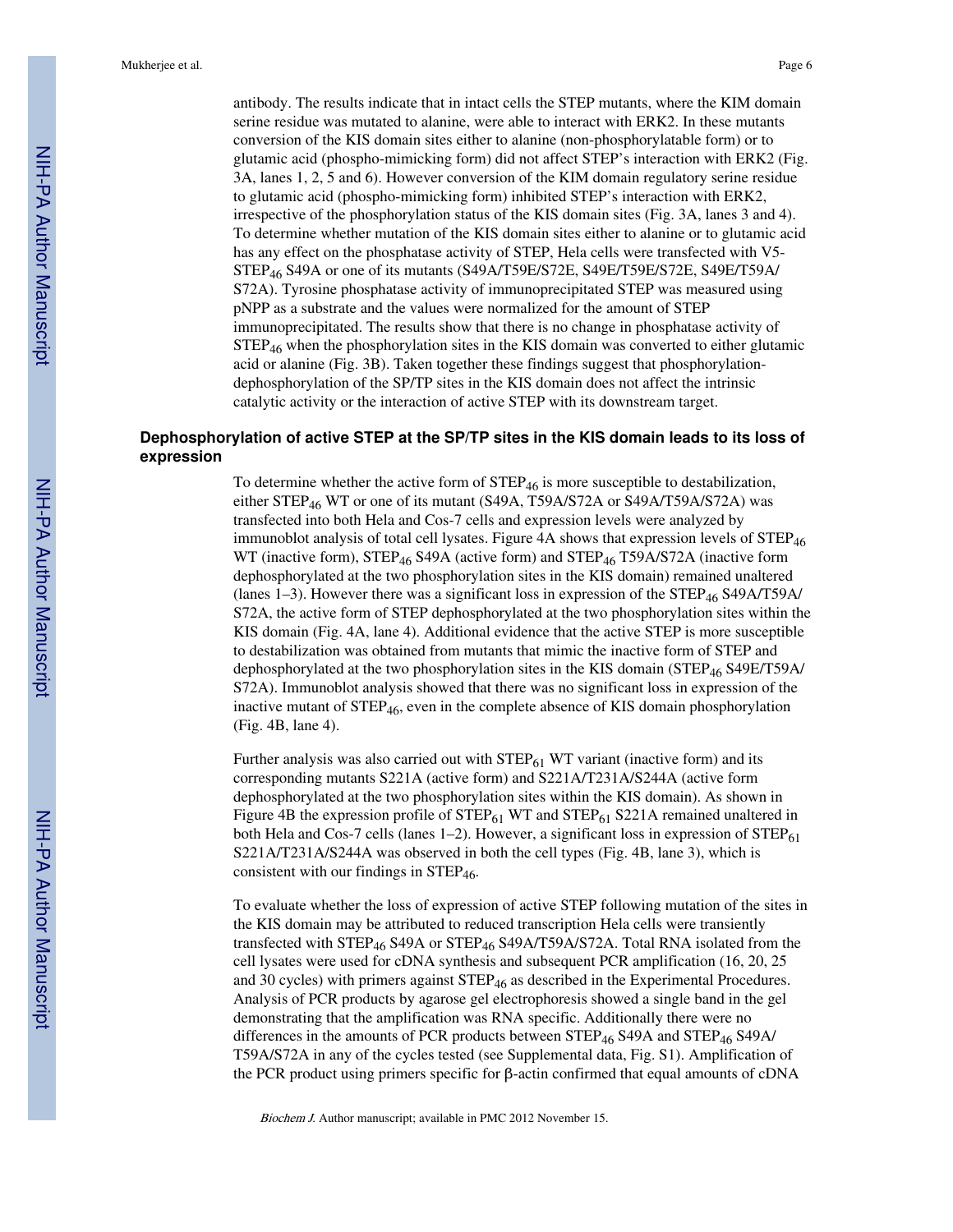were amplified in each sample. Taken together the findings of Figures 4 and S1 demonstrate that the loss of expression of active STEP observed in both Hela and Cos-7 cells (Fig. 4) was not regulated by transcription but rather the active form of STEP appears susceptible to destabilization following dephosphorylation of the SP/TP sites within the KIS domain.

SP/TP sites are putative mitogen activated protein kinase (MAPK) target sites and two members of this family, ERK and p38 MAPKs are known to interact with STEP [9, 14]. To examine whether ERK and p38 MAPK dependent phosphorylation of the two SP/TP sites in the KIS domain leads to stabilization of STEP several additional mutants were constructed using  $STEP_{46}$  S49A/C300S, the dominant negative form that can bind constitutively to its substrates, as the template. In the first two mutants one of the phosphorylation sites in the KIS domain was converted to alanine to render it non-phosphorylatable while the other remained accessible to phosphorylation by endogenous kinases (STEP46 S49A/T59A/C300S and  $STEP_{46} S49A/S72A/C300S$ ). In the third mutant both the KIS domain sites were converted to glutamic acid to mimic the phosphorylatable form  $(STEP<sub>46</sub> S49A/T59E/S72E/$ C300S). Hela cells expressing these mutants were treated with pharmacological inhibitors of both ERK (PD98059, 20 μM) and p38 (SB203580, 20 μM) MAPKs [18, 19]. Immunoblot analysis of total lysates shows a significant decrease in the expression of STEP mutants, in the presence of MAPK inhibitors, where either Thr 59 or Ser 72 was accessible to phosphorylation. (Fig. 5A and B, upper panel, lane 2). However the expression of the phospho-mimicking form remained unaltered in the absence or presence of MAPK inhibitors (Fig. 5C, upper panel). Thus it is likely that the basal activity of either ERK or p38 MAPK is essential for phosphorylation of Thr 59 and Ser 72 to maintain the stability of STEP. Inhibition of ERK or p38 MAPKs individually did not significantly affect the level of expression of the STEP mutants (data not shown) indicating that the loss of activity of one of the MAPKs may be compensated by the other.

# **Dephosphorylation of the SP/TP sites in the KIS domain results in ubiquitin-mediated proteasomal degradation of active STEP**

We next determined the time course of changes in the expression of active STEP and its mutant form that cannot be phosphorylated endogenously at the SP/TP sites within the KIS domain. Hela cells were transiently transfected with V5-tagged  $\text{STEP}_{46}$  S49A or -STEP<sub>46</sub> S49A/T59A/S72A. At specific time points after transfection (6, 12, 18 and 24 hr) cells were harvested, lysed and processed for immunoblot analysis. As shown in Figure 6A expression of STEP46 S49A increased substantially with time from 12 hr onwards. However there was a significant delay and dramatic reduction in the expression of  $STEP_{46}$  S49A/T59A/S72. A very low level of expression of STEP<sub>46</sub> S49A/T59A/S72 was observed at 18 and 24 hr.

Having established that the expression of active STEP is decreased when dephosphorylated at Ser 59 and Thr 72 residues in the KIS domain we hypothesized that preventing phosphorylation of these two sites may destabilize the active form of the protein. To test this hypothesis, we conducted pulse-chase experiments using Hela cells transiently transfected with either STEP<sub>46</sub> S49A or STEP<sub>46</sub> S49A/T59A/S72A. Newly synthesized mutant STEP proteins were metabolically labeled with  $35S-Met/Cys$  protein labeling mix for 45 min (pulse) and the labeled products were then followed (chase) by replacing the medium with non-radioactive medium containing an excess of unlabeled Met/Cys. The degradation pattern of <sup>35</sup>S-labeled STEP<sub>46</sub> S49A and STEP<sub>46</sub> S49A/T59A/S72A was monitored by immunoprecipitating them from cell lysates obtained at various time points during the chase. Analysis of the immunoprecipitates by SDS-PAGE and autoradiography showed a significant increase in the rate of degradation of active STEP<sub>46</sub> S49A/T59A/S72A (Figure 6B and C), where the phosphorylation sites within the KIS domain were mutated to alanine (non-phosphorylatable form).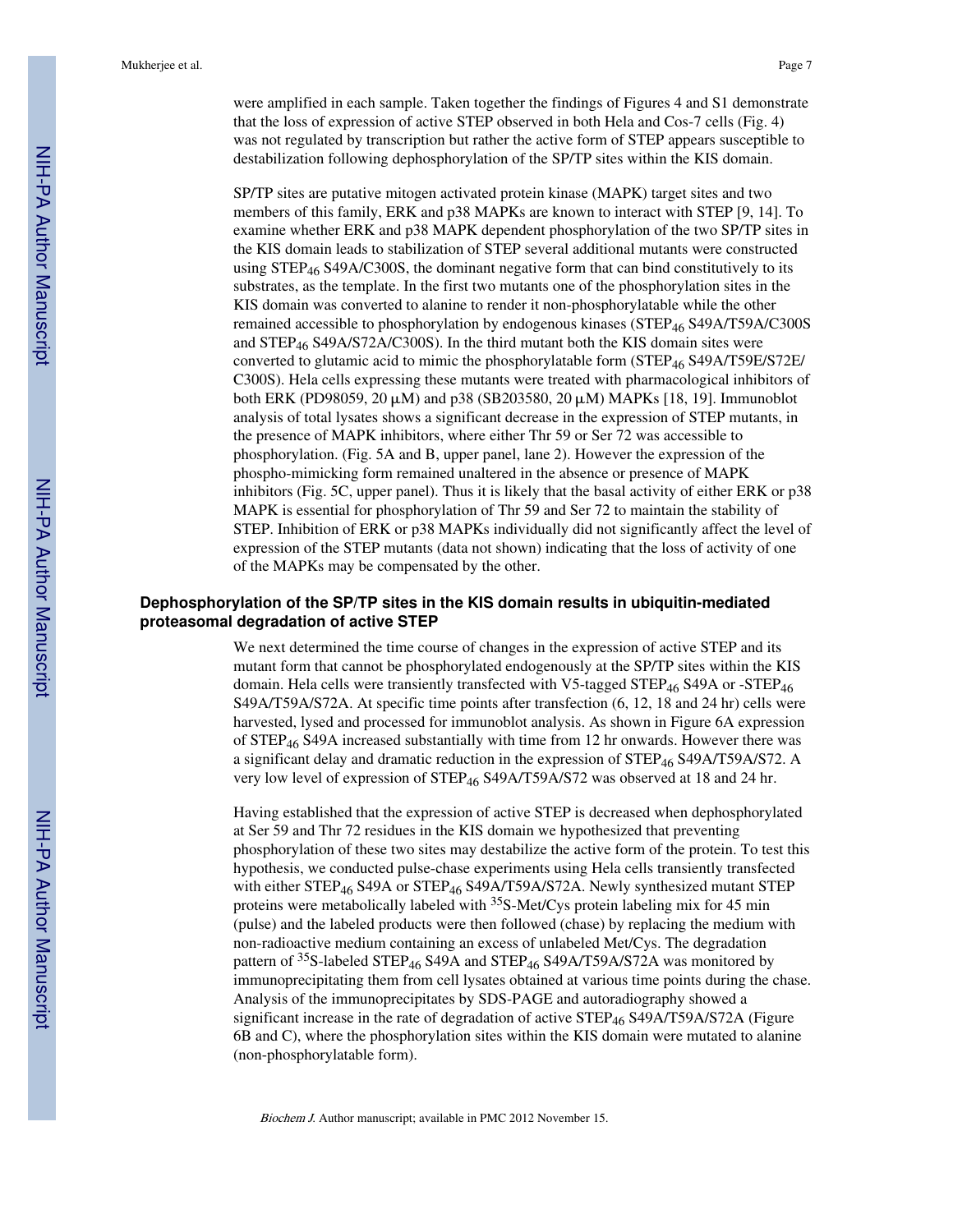To clarify the mechanism(s) by which the active form of STEP is degraded following dephosphorylation of Thr 59 and Ser 72 in the KIS domain we tested the effects of two well established proteasome inhibitors, MG-132 and epoxomicin [20, 21]. Hela and Cos-7 cells were transiently transfected with V5-tagged STEP<sub>46</sub> S49A/T59A/S72A and then treated with one of the inhibitors (MG-132,  $25 - 50 \mu$ M; epoxomicin,  $2.5 - 10 \mu$ M) for 6 or 9 hr. Figure 7 shows that both inhibitors effectively prevented STEP degradation. Exposure to 25 μM MG-132 for 6 or 9 hr was sufficient to enhance the expression of STEP<sub>46</sub> S49A/T59A/ S72A in Hela cells (~ 3 fold increase, Fig. 7A). In Cos-7 cells the level of STEP expression also increased ( $\sim$ 3–3.5 folds) following 9 hr treatment with 25  $\mu$ M MG-132 (Fig. 7B). Epoxomicin exerted similar effects at a minimum concentration of 2.5  $\mu$ M (9 hr treatment), in both Hela and Cos-7 cells (Fig. 7C and D). These findings are consistent with a primary role for proteasomal degradation of active STEP.

Ubiquitination is an important first step in proteasomal degradation and it is well established that when a substrate protein is marked with multiple ubiquitin peptides (generally four or more), this complex can be recognized by proteasomes resulting in degradation [22]. We next tested whether STEP is ubiquitinated prior to degradation. Hela cells were transfected with V5-tagged STEP<sub>46</sub> S49A/T59A/S72A that is susceptible to degradation and treated with MG-132 or epoxomicin. STEP was immunoprecipitated and immune complexes were processed for immunoblotting with an anti-ubiquitin antibody. The representative immunoblot and the corresponding mean data shows that in the absence of MG-132 or epoxomicin, most of the STEP<sub>46</sub> S49A/T59A/S72A was degraded and accumulation of ubiquitinated STEP<sub>46</sub> S49A/T59A/S72A was minimal (Fig. 8A, lower panel, lane 1 and Fig. 8C). In the presence of MG-132 or epoxomicin the level of expression of STEP<sub>46</sub> S49A/ T59A/S72A increased significantly as compared to the untreated control (Fig. 8A, lower panel, lanes 2–3 and Fig. 8C) and formed a stable complex with ubiquitin as evident from co-immunoprecipitation of ubiquitin along with STEP (Fig. 8A, upper panel, lanes 2–3 and Fig. 8B). In a reverse set of experiments ubiquitin was immunoprecipitated and coimmunoprecipitation of STEP with ubiquitin was analyzed using anti-V5 antibody. A considerable increase in co-immunoprecipitation of STEP46 S49A/T59A/S72A along with ubiquitin was observed in cells treated with MG-132 or epoxomicin (data not shown), consistent with our hypothesis that ubiquitin-mediated proteasomal degradation plays a critical role in regulation of STEP levels.

Since STEP is predominantly expressed in neurons, in a final set of experiments we examined whether the mechanisms described above for degradation of active STEP also apply following expression in the more neuron-like N2A cells (mouse neuroblastoma cells) that do not express STEP endogenously. Cells were transfected with  $\text{STEP}_{46}$  WT or its mutants (S49A, T59A/S72A or S49A/T59A/S72A) and cell lysates were processed for immunoblot analysis with anti-V5 antibody. Consistent with our observation in Hela and Cos-7 cells, a loss in stability/expression was only observed with the  $\text{STEP}_{46}$  S49A/T59A/ S72A mutant in N2A cells (Fig. 9A, lane 4). Furthermore, treatment of cells expressing V5 tagged STEP<sub>46</sub> S49A/T59A/S72A with MG-132 followed by immunoprecipitation of STEP and immunoblot analysis with anti-ubiquitin antibody imply a similar dependence on ubiquitin-mediated proteasomal degradation. Accordingly, a significant increase in  $\text{STEP}_{46}$ S49A/T59A/S72A level (Fig. 9B) as well as STEP<sub>46</sub> S49A/T59A/S72A-ubiquitin complex formation (~ 2.5 fold) was seen in the presence of MG-132 (Fig. 9C).

# **DISCUSSION**

The current study highlights the role of KIS domain in regulation of the level of active STEP. We identified two SP/TP sites in the KIS domain whose phosphorylation is mediated primarily through the basal activity of ERK and p38 MAPKs. Dephosphorylation of these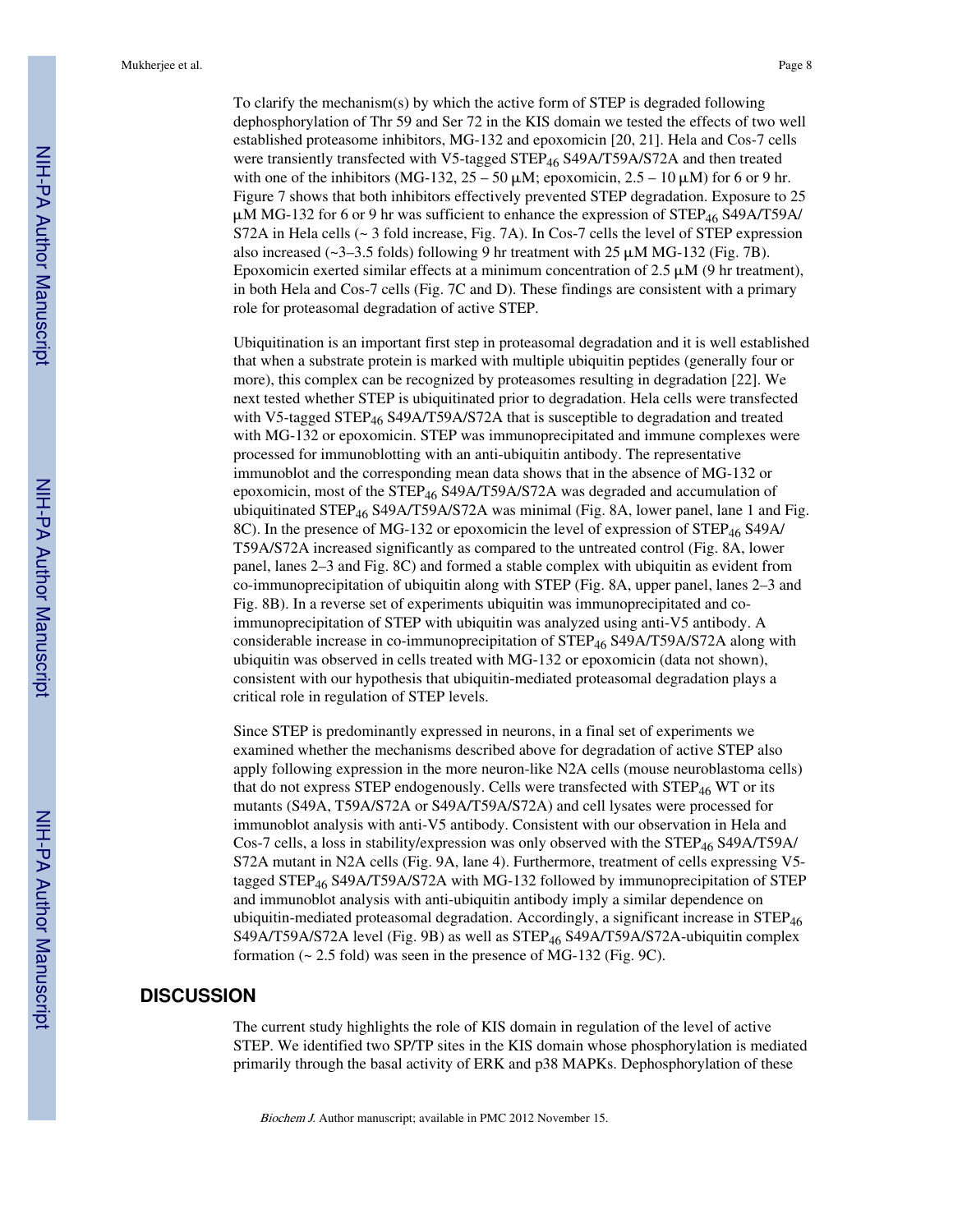two sites selectively results in ubiquitin-mediated degradation of the active form of STEP. The effects of proteasome inhibitors also strongly implicate a role of the proteasomal machinery in degradation of active STEP. Previous studies have demonstrated that a major switch in the ability of STEP to bind to its substrate(s) involves reversible phosphorylation and dephosphorylation of a serine residue within the KIM domain [8, 9]. The specific proteolysis of the active form of STEP, as demonstrated in this report, reveals a previously unidentified cellular mechanism for attenuating STEP activity irreversibly.

Our findings indicate that the Ser residue within the KIM domain (Ser 49) is not the only site involved in phosphorylation of STEP in intact cells. Thr and Ser residues (Thr 59 and Ser 72) present within the consensus sequences of proline-directed kinases in the KIS domain are also phosphorylated endogenously in STEP. The fact that mutation of S72A in the active form of STEP (STEP<sub>46</sub> S49A) results in ~55% reduction in active STEP phosphorylation, while mutation of T59A results in ~25% decrease may suggest that Ser 72 is a major phosphorylation site in addition to Ser 49. Alternatively, it is also possible that phosphorylation of Thr 59 in intact cells is enhanced only when Ser 72 is phosphorylated. Several studies have also suggested that Ser/Thr Kinases have a preference for phosphorylating Ser residues, while most Ser/Thr phosphatases shows a striking bias towards dephosphorylating phospho-Thr residues [23]. This relative biasness may also account for the over-representation of Ser residue phosphorylation in intact cells. Nevertheless, phosphorylation of either of the two sites appears to play a central role in stabilization of STEP.

Ubiquitin is a small protein of 76 amino acids that marks a protein for degradation by the proteasome pathway [24, 25]. The formation of the polyubiquitin-protein complex is an ATP-dependent enzymatic process that requires the concerted efforts of E1, E2 and E3 ubiquitin ligases [26]. E3 ligases control the specificity of target protein selection and therefore are key to controlling target protein degradation. While ubiquitination is involved in many cellular processes, only relatively recently has its involvement in neuronal function begun to be investigated [27–29]. Phosphorylation is the most common mechanism by which a stable protein can become a target for ubiquitination and subsequent degradation in neurons. For example, phosphorylation of p35 (a neuronal specific activator of cyclindependent kinase 5; Cdk5) by Cdk5 kinase results in its degradation by an ubiquitinmediated pathway [30]. Similarly, tyrosine phosphorylation of the NR2B-NMDA receptor in a Fyn-kinase dependent manner is also thought to result in ubiquitination and downregulation of NMDA receptor function [31]. However, phosphorylation can also have an opposing effect of stabilizing a short-lived protein. In vertebrate neurons, NMDA receptordependent phosphorylation of c-jun renders the transcription factor resistant to ubiquitinmediated degradation and activates its ability to bind to DNA and initiate transcription [32]. A key finding of the current study is that endogenous phosphorylation of Thr 59 and Ser 72 residues within the KIS domain plays an important role in the stabilization of STEP.

Consistent with the requirement of multiple-site phosphorylation to maintain the stability of STEP, a single mutation of either of the two sites alone did not affect the stability of the protein. It is important to note that the requirement of multi-site phosphorylation as the driving force for ubiquitination of a protein is well established and is thought to increase the sensitivity of a protein for ubiquitin-mediated degradation [33–36]. Recent studies have also demonstrated a role for multi-site phosphorylation in the protection of a protein from ubiquitin-mediated degradation [37], however the underlying mechanism by which this occurs is not yet well understood. One possible explanation for this phenomenon is that more than one kinase is involved in the phosphorylation of the two sites within the KIS domain in STEP and that dephosphorylation of a single site is not sufficient for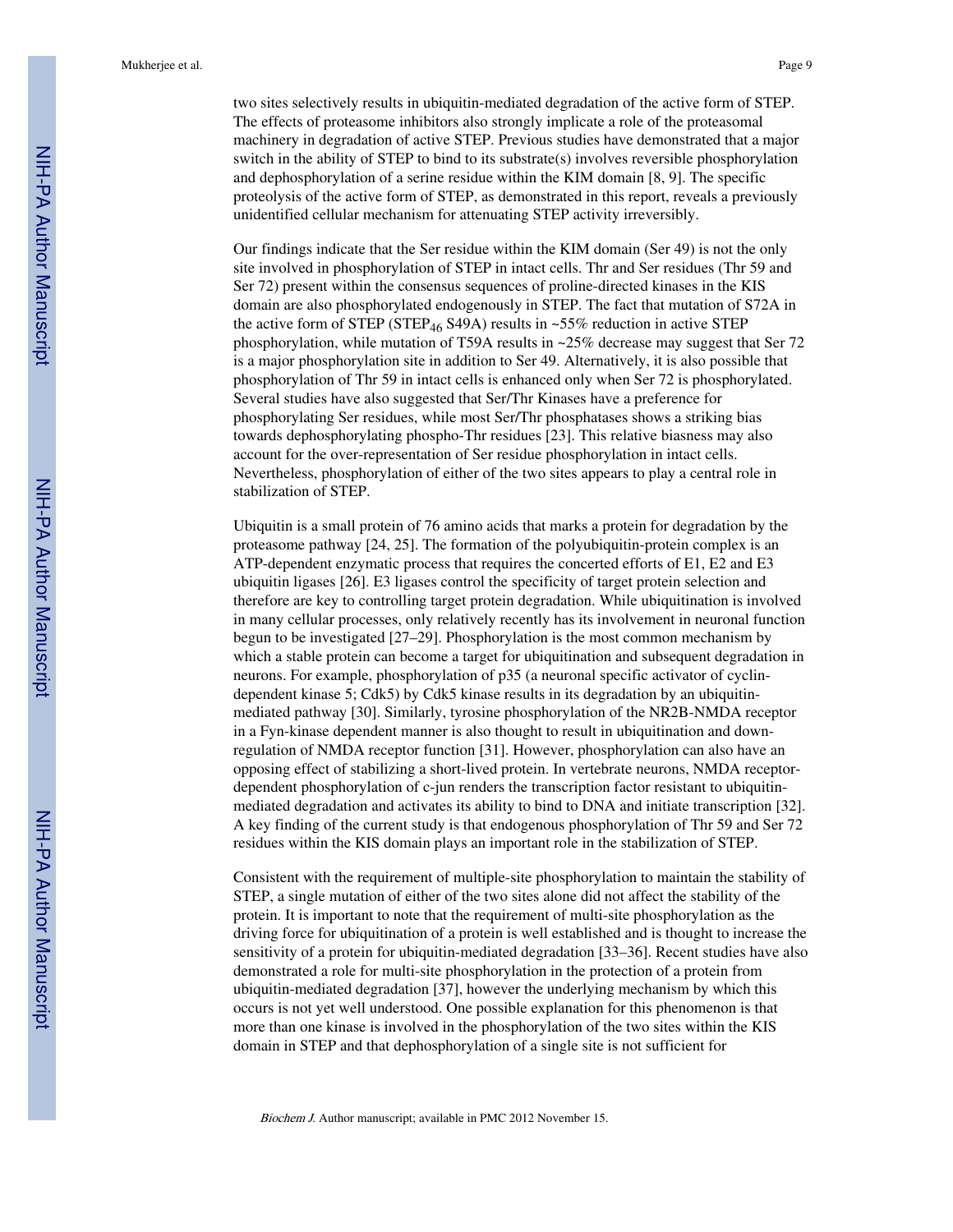ubiquitination and degradation. In this way, multi-site phosphorylation could serve to set a higher threshold for susceptibility to degradation.

Ubiquitination is increasingly recognized as a post-translational modification that, along with phosphorylation, is likely to be an important regulator of synaptic plasticity [29]. Recent evidence suggests that at glutamatergic synapses in the brain, activation of NMDA receptors can alter synaptic protein composition in an ubiquitin-proteasome dependent manner [38]. In particular, post-synaptic density-95 (PSD-95), a scaffolding protein that regulates NMDA-receptor dependent synaptic plasticity through GluR trafficking [39–41] has been shown to be a target for degradation by the ubiquitin-proteasome system. Ubiquitination of PSD-95 by ubiquitin ligase Mdm2, and its subsequent degradation, is regulated by the  $Ca^{2+}$  dependent phosphatase calcineurin [42]. STEP is part of the NMDA receptor complex [43] and NMDA receptor mediated activation of STEP is also regulated by calcineurin [9]. Since active STEP is more susceptible to degradation this leads us to speculate that calcineurin may also play a role in the degradation of active STEP, thereby limiting the duration of STEP signaling following its activation. This negative regulation may be one mechanism by which neurons may avert the patho-physiological consequences of over activation of STEP.

Several lines of evidence suggest that dysfunction of the proteasomal degradation machinery plays an important role in the pathogenesis of neurodegenerative disorders [44]. Aberrant accumulation of ubiquitinated proteins due to decline in proteasomal function has been reported in both Alzheimer's and Parkinson's disease [45–47]. Accumulating evidence from both animal models and human post-mortem studies suggests that progressive increase in the generation of reactive oxygen and reactive nitrogen species may contribute to failure of proteasomal system, leading to accumulation of ubiquitinated proteins involved in the pathology of these disorders [48, 49]. In this context a recent study reported elevated levels of  $STEP_{61}$  in the cortex of aged transgenic AD model mice (Tg2576) and in human AD brains [50]. The study also showed that in the AD mice model the elevated levels of STEP are ubiquitinated and associated with an increase in tyrosine phosphatase activity. Thus, it appears that impairment of the proteasomal degradation machinery to remove STEPubiquitin conjugates may lead to the accumulation of active  $\text{STEP}_{61}$  in AD. Consistent with this view our study indicates that active STEP is more susceptible to degradation and that inhibition of the proteasomal machinery leads to accumulation of active STEP-ubiquitin conjugates. It is possible that such accumulation of active STEP may contribute, at least in part, to the pathophysiology of AD. Results from previous studies found that  $A\beta$ -induced activation of STEP leads to dephosphorylation of NR2B-NMDA receptor subunits and is responsible for endocytosis of functional NMDA receptors [13]. This raises the possibility that disruption of normal NMDAR trafficking as a result of Aβ-mediated accumulation of active STEP may contribute to the synaptic dysfunction as observed in AD.

Thus, taken together with the previous findings, the work presented here suggest that the KIS domain plays a role in maintaining the stability of STEP, and furthermore that dephosphorylation of the two SP/TP sites within the KIS domain is essential for the targeted degradation of active STEP by the ubiquitin-proteasomal pathway. Such degradation of active STEP may be essential for the normal turn over of the protein. However failure of the proteasomal degradation machinery and subsequent accumulation of active STEP-ubiquitin conjugate may contribute to the patho-physiology of a range of neurodegenerative disorders.

# **Supplementary Material**

Refer to Web version on PubMed Central for supplementary material.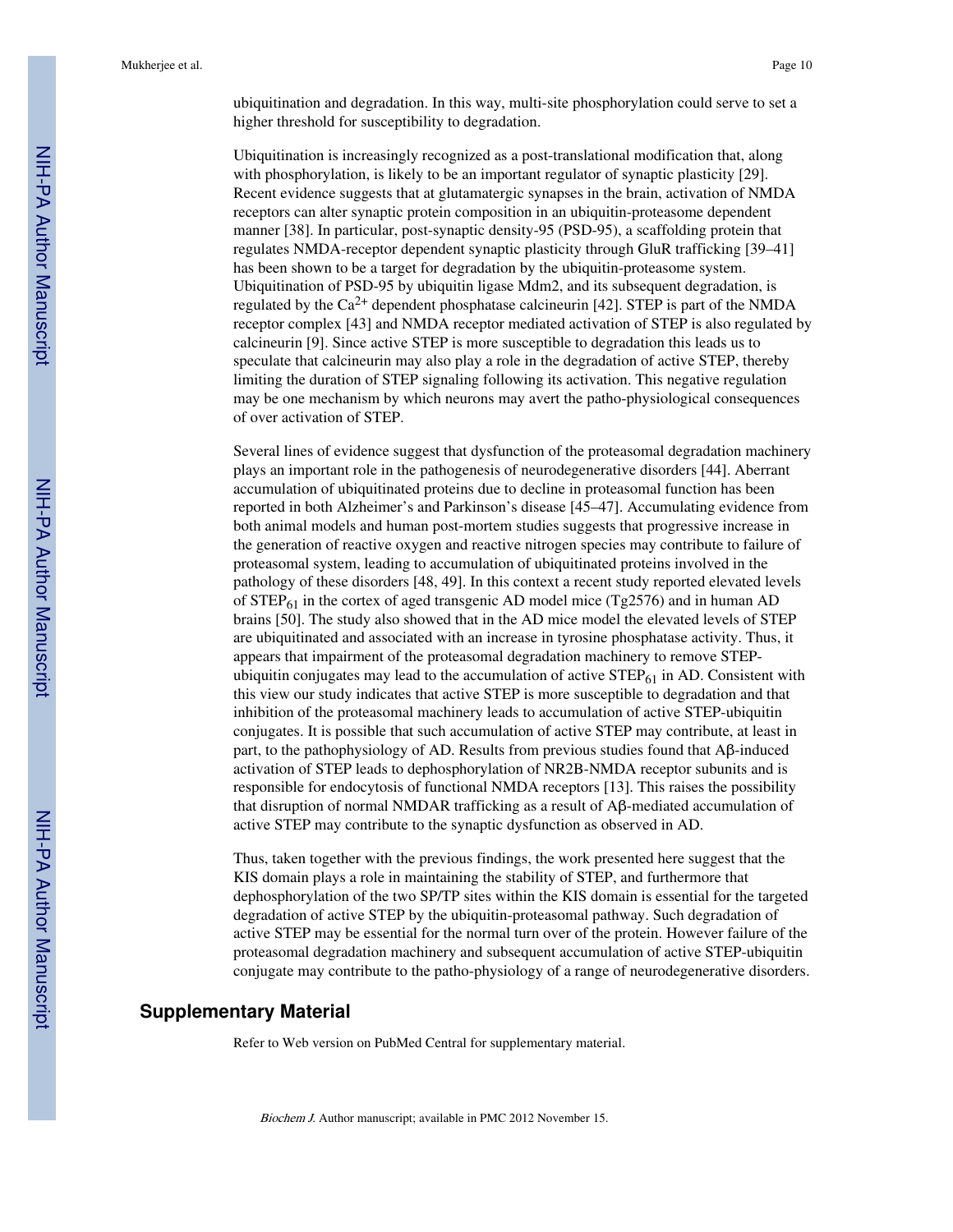# **Acknowledgments**

We would like to thank Dr. William Shuttleworth, University of New Mexico for his helpful comments.

#### **FUNDING**

This work was supported by grants from the National Institute of Health [grant number NS059962] to Paul, S.

# **Abbreviations used**

| <b>STEP</b> | striatal-enriched phosphatase  |
|-------------|--------------------------------|
| <b>NMDA</b> | N-methyl-D-aspartic acid       |
| KIM         | kinase interacting motif       |
| KIS         | kinase specificity sequence    |
| ERK         | extracellular regulated kinase |
| PKA         | protein kinase A               |
| Ser         | serine                         |
| Thr         | threonine                      |
| <b>PCR</b>  | polymerase chain reaction      |
|             |                                |

# **References**

- 1. Andersen JN, Mortensen OH, Peters GH, Drake PG, Iversen LF, Olsen OH, Jansen PG, Andersen HS, Tonks NK, Moller NP. Structural and evolutionary relationships among protein tyrosine phosphatase domains. Mol Cell Biol. 2001; 21:7117–7136. [PubMed: 11585896]
- 2. Tonks NK, Neel BG. Combinatorial control of the specificity of protein tyrosine phosphatases. Curr Opin Cell Biol. 2001; 13:182–195. [PubMed: 11248552]
- 3. Lombroso PJ, Naegele JR, Sharma E, Lerner M. A protein tyrosine phosphatase expressed within dopaminoceptive neurons of the basal ganglia and related structures. J Neurosci. 1993; 13:3064– 3074. [PubMed: 8331384]
- 4. Boulanger LM, Lombroso PJ, Raghunathan A, During MJ, Wahle P, Naegele JR. Cellular and molecular characterization of a brain-enriched protein tyrosine phosphatase. J Neurosci. 1995; 15:1532–1544. [PubMed: 7869116]
- 5. Bult A, Zhao F, Dirkx R Jr, Raghunathan A, Solimena M, Lombroso PJ. STEP: a family of brainenriched PTPs. Alternative splicing produces transmembrane, cytosolic and truncated isoforms. EJCB. 1997; 72:337–344.
- 6. Bult A, Zhao F, Dirkx R Jr, Sharma E, Lukacsi E, Solimena M, Naegele JR, Lombroso PJ. STEP61: a member of a family of brain-enriched PTPs is localized to the endoplasmic reticulum. J Neurosci. 1996; 16:7821–7831. [PubMed: 8987810]
- 7. Pulido R, Zuniga A, Ullrich A. PTP-SL and STEP protein tyrosine phosphatases regulate the activation of the extracellular signal-regulated kinases ERK1 and ERK2 by association through a kinase interaction motif. EMBO J. 1998; 17:7337–7350. [PubMed: 9857190]
- 8. Paul S, Snyder GL, Yokakura H, Picciotto MR, Nairn AC, Lombroso PJ. The Dopamine/D1 receptor mediates the phosphorylation and inactivation of the protein tyrosine phosphatase STEP via a PKA-dependent pathway. J Neurosci. 2000; 20:5630–5638. [PubMed: 10908600]
- 9. Paul S, Nairn AC, Wang P, Lombroso PJ. NMDA-mediated activation of the tyrosine phosphatase STEP regulates the duration of ERK signaling. Nat Neurosci. 2003; 6:34–42. [PubMed: 12483215]
- 10. Paul S, Olausson P, Venkitaramani DV, Ruchkina I, Moran TD, Tronson N, Mills E, Hakim S, Salter MW, Taylor JR, Lombroso PJ. The striatal-enriched protein tyrosine phosphatase gates long-term potentiation and fear memory in the lateral amygdala. Biol Psychiatry. 2007; 61:1049– 1061. [PubMed: 17081505]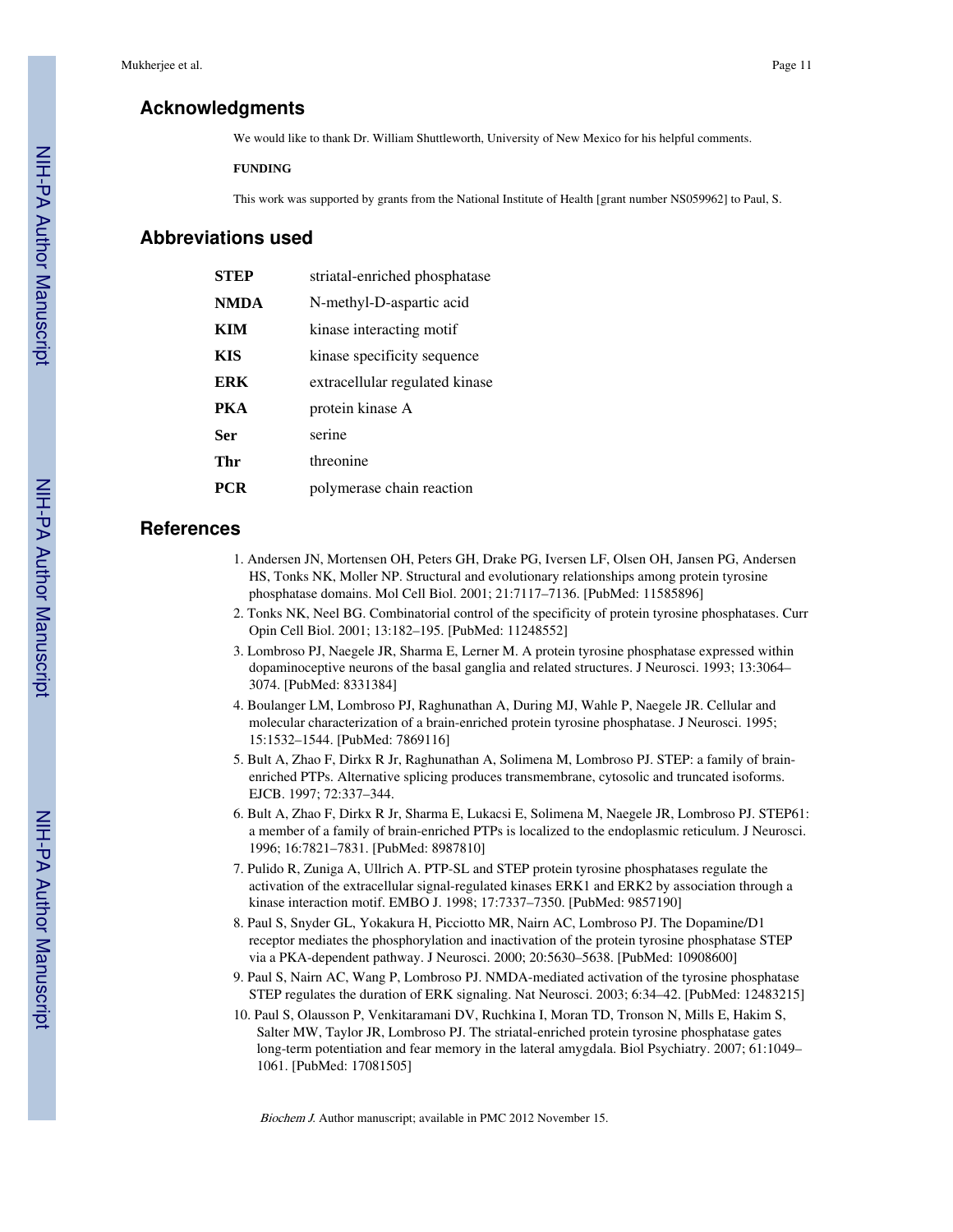- 11. Thomas GM, Huganir RL. MAPK cascade signalling and synaptic plasticity. Nat Rev. 2004; 5:173–183.
- 12. Nguyen TH, Liu J, Lombroso PJ. Striatal enriched phosphatase 61 dephosphorylates Fyn at phosphotyrosine 420. J Biol Chem. 2002; 277:24274–24279. [PubMed: 11983687]
- 13. Snyder EM, Nong Y, Almeida CG, Paul S, Moran T, Choi EY, Nairn AC, Salter MW, Lombroso PJ, Gouras GK, Greengard P. Regulation of NMDA receptor trafficking by amyloid-beta. Nat Neurosci. 2005; 8:1051–1058. [PubMed: 16025111]
- 14. Poddar R, Deb I, Mukherjee S, Paul S. NR2B-NMDA receptor mediated modulation of the tyrosine phosphatase STEP regulates glutamate induced neuronal cell death. J Neurochem. 2010; 115:1350–1362. [PubMed: 21029094]
- 15. Xu J, Kurup P, Zhang Y, Goebel-Goody SM, Wu PH, Hawasli AH, Baum ML, Bibb JA, Lombroso PJ. Extrasynaptic NMDA receptors couple preferentially to excitotoxicity via calpainmediated cleavage of STEP. J Neurosci. 2009; 29:9330–9343. [PubMed: 19625523]
- 16. Munoz JJ, Tarrega C, Blanco-Aparicio C, Pulido R. Differential interaction of the tyrosine phosphatases PTP-SL, STEP and HePTP with the mitogen-activated protein kinases ERK1/2 and p38alpha is determined by a kinase specificity sequence and influenced by reducing agents. Biochem J. 2003; 372:193–201. [PubMed: 12583813]
- 17. Deb I, Poddar R, Paul S. Oxidative stress-induced oligomerization inhibits the activity of the nonreceptor tyrosine phosphatase STEP61. J Neurochem. 2011; 116:1097–1111. [PubMed: 21198639]
- 18. Wang PY, Liu P, Weng J, Sontag E, Anderson RG. A cholesterol-regulated PP2A/HePTP complex with dual specificity ERK1/2 phosphatase activity. EMBO J. 2003; 22:2658–2667. [PubMed: 12773382]
- 19. Chan PM, Lim L, Manser E. PAK is regulated by PI3K, PIX, CDC42, and PP2Calpha and mediates focal adhesion turnover in the hyperosmotic stress-induced p38 pathway. J Biol Chem. 2008; 283:24949–24961. [PubMed: 18586681]
- 20. Saito Y, Tsubuki S, Ito H, Kawashima S. The structure-function relationship between peptide aldehyde derivatives on initiation of neurite outgrowth in PC12h cells. Neurosci Lett. 1990; 120:1–4. [PubMed: 2293079]
- 21. Meng L, Mohan R, Kwok BH, Elofsson M, Sin N, Crews CM. Epoxomicin, a potent and selective proteasome inhibitor, exhibits in vivo antiinflammatory activity. Proc Natl Acad Sci USA. 1999; 96:10403–10408. [PubMed: 10468620]
- 22. Hershko A, Ciechanover A. The ubiquitin system. Annu Rev Biochem. 1998; 67:425–479. [PubMed: 9759494]
- 23. Ubersax JA, Ferrell JE Jr. Mechanisms of specificity in protein phosphorylation. Nat Rev Mol Cell Biol. 2007; 8:530–541. [PubMed: 17585314]
- 24. Hershko A, Ciechanover A, Heller H, Haas AL, Rose IA. Proposed role of ATP in protein breakdown: conjugation of protein with multiple chains of the polypeptide of ATP-dependent proteolysis. Proc Natl Acad Sci USA. 1980; 77:1783–1786. [PubMed: 6990414]
- 25. Ciechanover A. The ubiquitin-proteasome pathway: on protein death and cell life. EMBO J. 1998; 17:7151–7160. [PubMed: 9857172]
- 26. Pickart CM. Ubiquitin enters the new millennium. Mol Cell. 2001; 8:499–504. [PubMed: 11583613]
- 27. Lopez-Salon M, Alonso M, Vianna MR, Viola H, Mello e Souza T, Izquierdo I, Pasquini JM, Medina JH. The ubiquitin-proteasome cascade is required for mammalian long-term memory formation. Eur J Neurosci. 2001; 14:1820–1826. [PubMed: 11860477]
- 28. DiAntonio A, Haghighi AP, Portman SL, Lee JD, Amaranto AM, Goodman CS. Ubiquitinationdependent mechanisms regulate synaptic growth and function. Nature. 2001; 412:449–452. [PubMed: 11473321]
- 29. Hegde AN, DiAntonio A. Ubiquitin and the synapse. Nat Rev. 2002; 3:854–861.
- 30. Patrick GN, Zhou P, Kwon YT, Howley PM, Tsai LH. p35, the neuronal-specific activator of cyclin-dependent kinase 5 (Cdk5) is degraded by the ubiquitin-proteasome pathway. J Biol Chem. 1998; 273:24057–24064. [PubMed: 9727024]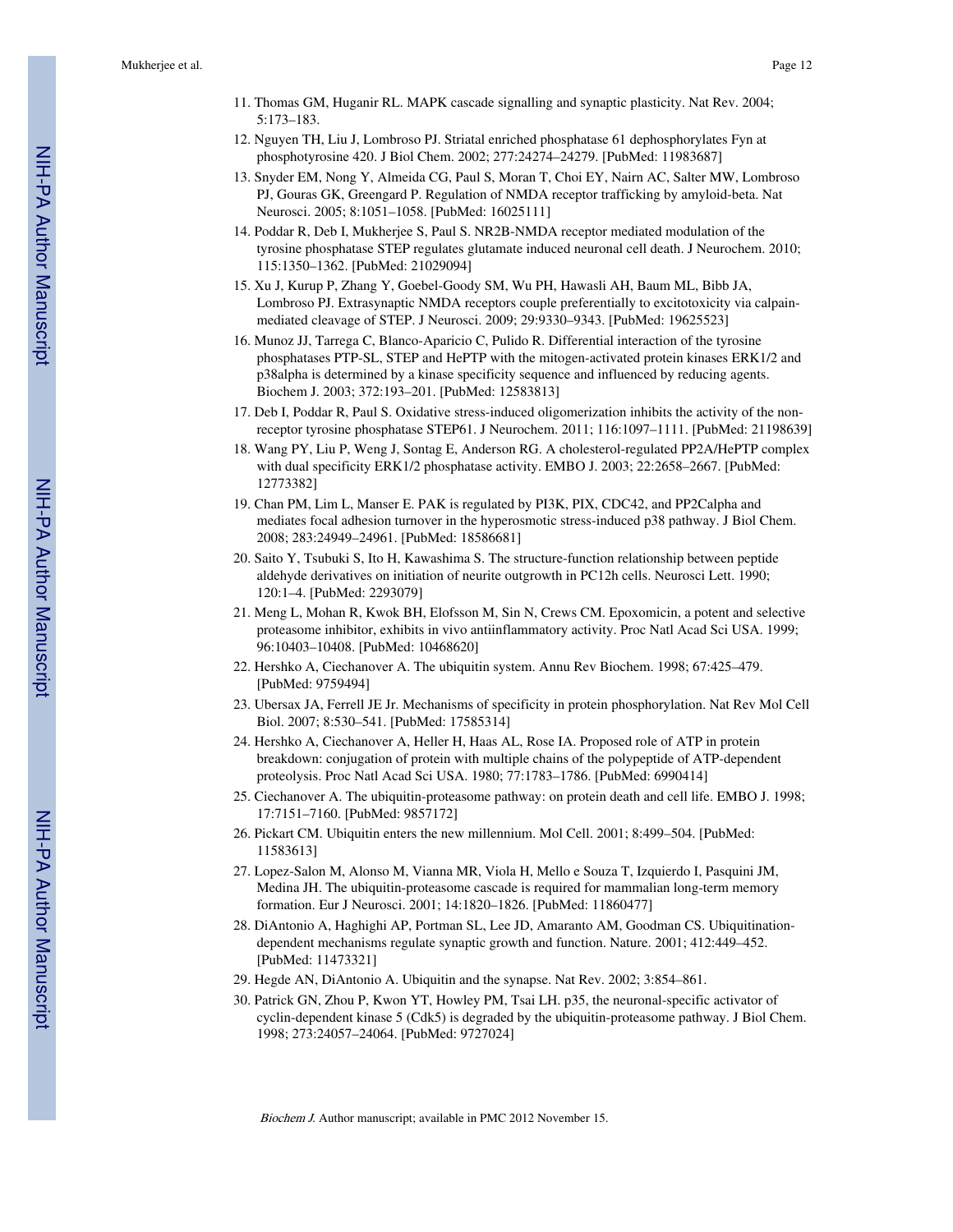- 31. Jurd R, Thornton C, Wang J, Luong K, Phamluong K, Kharazia V, Gibb SL, Ron D. Mind bomb-2 is an E3 ligase that ubiquitinates the N-methyl-D-aspartate receptor NR2B subunit in a phosphorylation-dependent manner. J Biol Chem. 2008; 283:301–310. [PubMed: 17962190]
- 32. Musti AM, Treier M, Bohmann D. Reduced ubiquitin-dependent degradation of c-Jun after phosphorylation by MAP kinases. Science. 1997; 275:400–402. [PubMed: 8994040]
- 33. Nash P, Tang X, Orlicky S, Chen Q, Gertler FB, Mendenhall MD, Sicheri F, Pawson T, Tyers M. Multisite phosphorylation of a CDK inhibitor sets a threshold for the onset of DNA replication. Nature. 2001; 414:514–521. [PubMed: 11734846]
- 34. Meimoun A, Holtzman T, Weissman Z, McBride HJ, Stillman DJ, Fink GR, Kornitzer D. Degradation of the transcription factor Gcn4 requires the kinase Pho85 and the SCF(CDC4) ubiquitin-ligase complex. Mol Biol Cell. 2000; 11:915–927. [PubMed: 10712509]
- 35. Koepp DM, Schaefer LK, Ye X, Keyomarsi K, Chu C, Harper JW, Elledge SJ. Phosphorylationdependent ubiquitination of cyclin E by the SCFFbw7 ubiquitin ligase. Science. 2001; 294:173– 177. [PubMed: 11533444]
- 36. Zachariae W, Schwab M, Nasmyth K, Seufert W. Control of cyclin ubiquitination by CDKregulated binding of Hct1 to the anaphase promoting complex. Science. 1998; 282:1721–1724. [PubMed: 9831566]
- 37. Lee JH, Kim HS, Lee SJ, Kim KT. Stabilization and activation of p53 induced by Cdk5 contributes to neuronal cell death. J Cell Sci. 2007; 120:2259–2271. [PubMed: 17591690]
- 38. Ehlers MD. Activity level controls postsynaptic composition and signaling via the ubiquitinproteasome system. Nat Neurosci. 2003; 6:231–242. [PubMed: 12577062]
- 39. Ehrlich I, Malinow R. Postsynaptic density 95 controls AMPA receptor incorporation during longterm potentiation and experience-driven synaptic plasticity. J Neurosci. 2004; 24:916–927. [PubMed: 14749436]
- 40. El-Husseini Ael D, Schnell E, Dakoji S, Sweeney N, Zhou Q, Prange O, Gauthier-Campbell C, Aguilera-Moreno A, Nicoll RA, Bredt DS. Synaptic strength regulated by palmitate cycling on PSD-95. Cell. 2002; 108:849–863. [PubMed: 11955437]
- 41. Bingol B, Schuman EM. A proteasome-sensitive connection between PSD-95 and GluR1 endocytosis. Neuropharmacology. 2004; 47:755–763. [PubMed: 15458847]
- 42. Colledge M, Snyder EM, Crozier RA, Soderling JA, Jin Y, Langeberg LK, Lu H, Bear MF, Scott JD. Ubiquitination regulates PSD-95 degradation and AMPA receptor surface expression. Neuron. 2003; 40:595–607. [PubMed: 14642282]
- 43. Pelkey KA, Askalan R, Paul S, Kalia LV, Nguyen TH, Pitcher GM, Salter MW, Lombroso PJ. Tyrosine phosphatase STEP is a tonic brake on induction of long-term potentiation. Neuron. 2002; 34:127–138. [PubMed: 11931747]
- 44. Miller RJ, Wilson SM. Neurological disease: UPS stops delivering! Trends Pharmacol. Sci. 2003; 24:18–23.
- 45. Keller JN, Hanni KB, Markesbery WR. Impaired proteasome function in Alzheimer's disease. J Neurochem. 2000; 75:436–439. [PubMed: 10854289]
- 46. van Leeuwen FW, de Kleijn DP, van den Hurk HH, Neubauer A, Sonnemans MA, Sluijs JA, Koycu S, Ramdjielal RD, Salehi A, Martens GJ, Grosveld FG, Peter J, Burbach H, Hol EM. Frameshift mutants of beta amyloid precursor protein and ubiquitin-B in Alzheimer's and Down patients. Science. 1998; 279:242–247. [PubMed: 9422699]
- 47. McNaught KS, Olanow CW, Halliwell B, Isacson O, Jenner P. Failure of the ubiquitin-proteasome system in Parkinson's disease. Nat Rev. 2001; 2:589–594.
- 48. Gu Z, Nakamura T, Lipton SA. Redox reactions induced by nitrosative stress mediate protein misfolding and mitochondrial dysfunction in neurodegenerative diseases. Mol Neurobiol. 2010; 41:55–72. [PubMed: 20333559]
- 49. Smith MA, Rottkamp CA, Nunomura A, Raina AK, Perry G. Oxidative stress in Alzheimer's disease. Biochem Biophys Acta. 2000; 1502:139–144. [PubMed: 10899439]
- 50. Kurup P, Zhang Y, Xu J, Venkitaramani DV, Haroutunian V, Greengard P, Nairn AC, Lombroso PJ. Abeta-mediated NMDA receptor endocytosis in Alzheimer's disease involves ubiquitination of the tyrosine phosphatase STEP61. J Neurosci. 2010; 30:5948–5957. [PubMed: 20427654]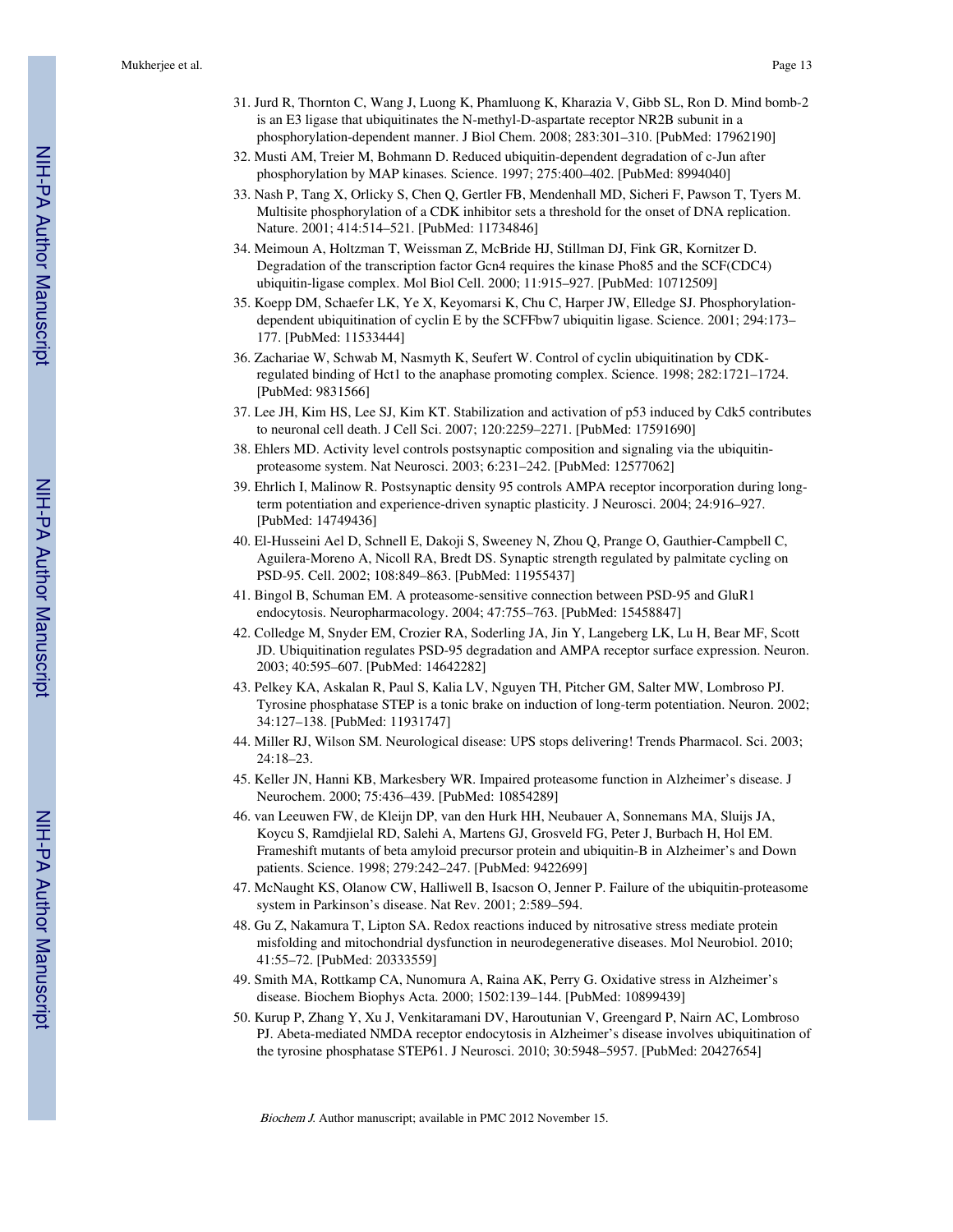

#### **Fig. 1.**

Schematic diagram of  $STEP_{61}$  and  $STEP_{46}$ . The illustration indicates the positions of the transmembrane domains (TMs), the kinase-interacting motif (KIM), the PKA phosphorylation site in the KIM domain, the kinase specificity sequences (KIS) and catalytic domain (PTP domain) of  $\text{STEP}_{61}$  and  $\text{STEP}_{46}$ . The arrows indicate the positions of potential proline-directed kinase phosphorylation sites in both isoforms (SP/TP sites). Also shown are the sequence alignment of the KIS domains of  $STEP_{61}$  (231–279),  $STEP_{46}$  (59–107), PTP-SL (241–288) and hHePTP (33–79). The conserved residues are in bold. The boxes show the location of the SP/TP sites.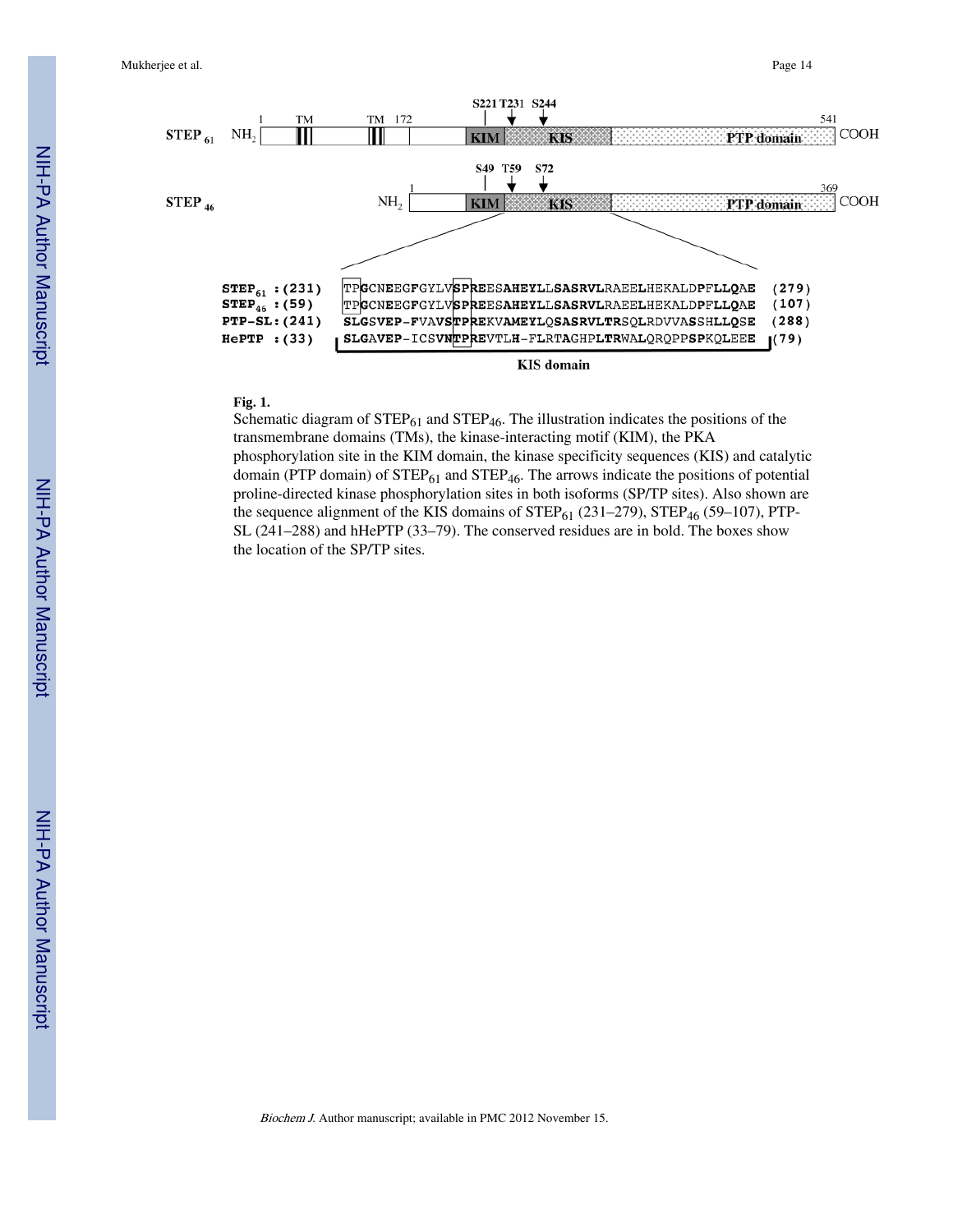

#### **Fig. 2.**

Endogenous phosphorylation of STEP at SP/TP sites in the KIS domain. Hela cells were transiently transfected with (A) V5-tagged STEP<sub>46</sub> (WT) or its mutant, STEP<sub>46</sub> S49A that cannot be phosphorylated at the Ser residue in the KIM domain, (B) V5-tagged STP<sub>46</sub> S49A or one of its mutants where Thr 59 and/or Ser 72 in the KIS domain were converted to alanine (S49A/T59A, S49A/S72A, S49A/T59A/S72A) to render them non-phosphorylatable and (C) V5-tagged STEP46 S49A or one of its mutants where Thr 59 and/or Ser 72 in the KIS domain were converted to glutamic acid (T59E/S72A, T59A/S72E, T59E/S72E) to mimic phosphorylated form. 24 hr after transfection cells were labeled with  $32P$ orthophosphate. STEP was immunoprecipitated from cell lysates using anti-V5 antibody, resolved on SDS-PAGE, transferred to PVDF membrane and processed for autoradiography (upper panel) and immunoblot analysis (lower panel). The line on the right side of each representative autoradiograph (upper panel) indicates the position of the phosphorylated protein band corresponding to STEP<sub>46</sub>. The molecular weight standards are indicated in kilodaltons on the left side of each panel. The phosphorylated bands were identified as STEP by probing the membrane with anti-STEP antibody (lower panel). Immunoprecipitation with protein-G sepharose alone was used as control (lane 1). Quantitation of phosphorylated  $STEP_{46}$  was performed by computer-assisted densitometry and Image J analysis. Values are mean  $\pm$  SEM (n = 3).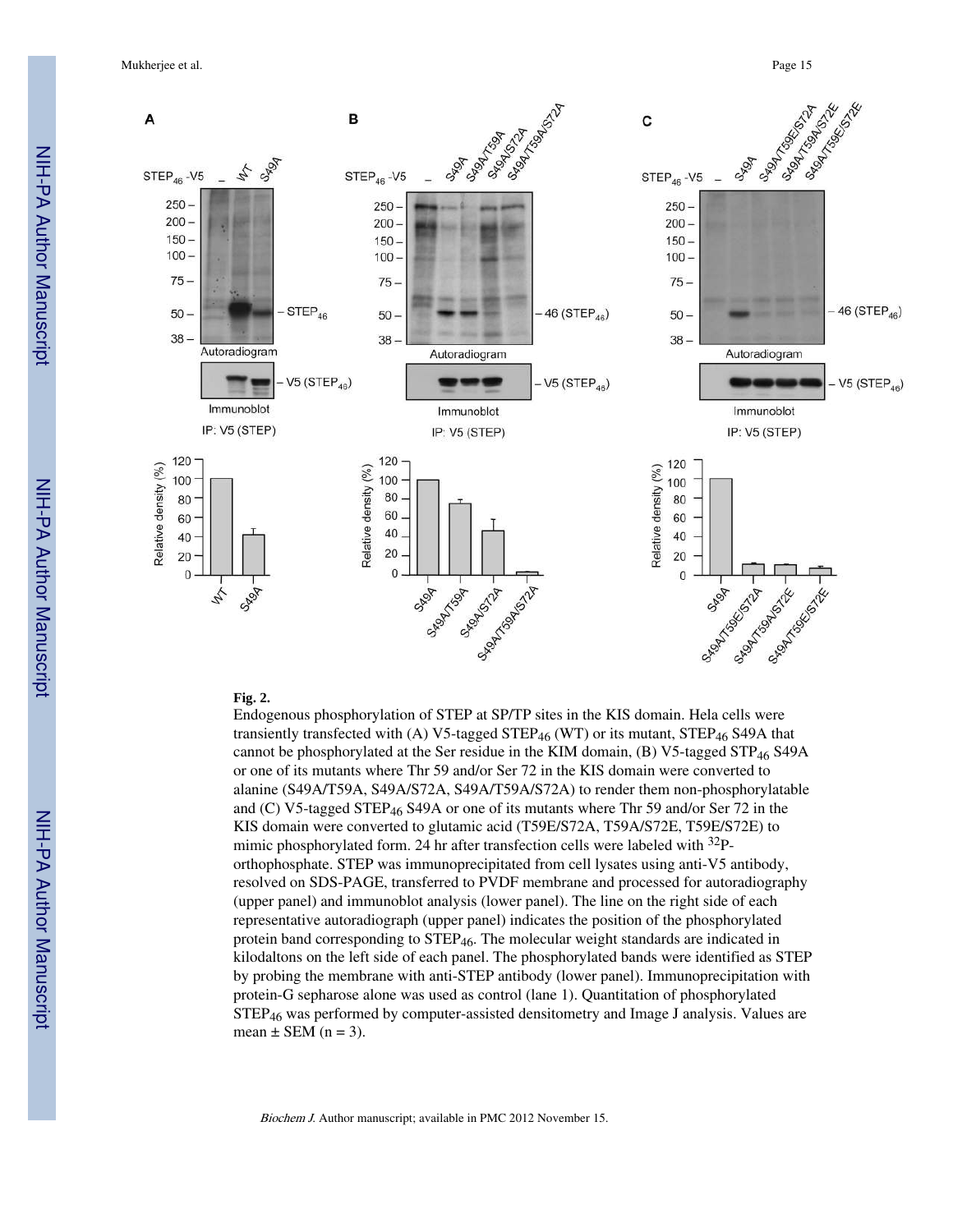

#### **Fig. 3.**

Dephosphorylation of SP/TP sites in the KIS domain does not affect the association of STEP with ERK2 or its phosphatase activity. Hela cells were transfected with (A) myc-tagged ERK2 and V5-tagged STEP<sub>46</sub> S49A/C300S or one of its mutants (S49A/T59E/S72E/C300S, S49E/T59E/S72E/C300S, S49E/T59A/S72A/C300S, S49A/T59A/C300S, S49A/S72A/ C300S) and (B) V5-tagged STEP<sub>46</sub> S49A or one of its mutants (S49A/T59E/S72E, S49E/ T59E/S72E, S49E/T59A/S72A). (A, B) STEP46 was immunoprecipitated using anti-V5 antibody. (A) Immune-complexes were processed for SDS-PAGE and immunoblot analysis with anti-ERK2 antibody to evaluate the association of ERK2 with STEP mutants (upper panel). Blots were reprobed with anti-V5 antibody (lower panel). (B) PTP activity was assayed using pNPP as a substrate. Quantitative measurement of the formation of paranitrophenolate is represented as mean  $\pm$  SEM (n = 4).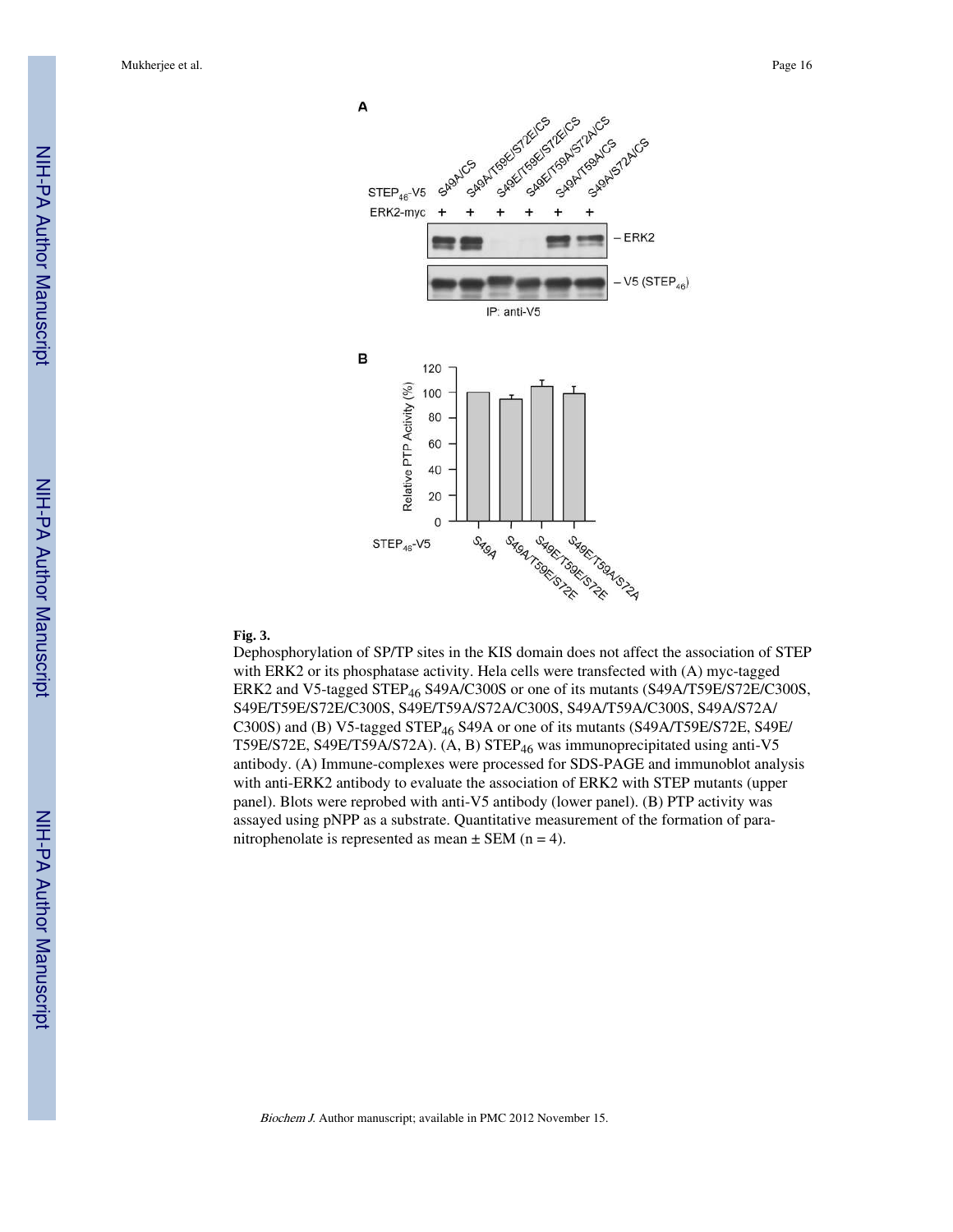

# **Fig. 4.**

Dephosphorylation of active STEP at the SP/TP sites in the KIS domain results in loss of expression. Hela and Cos-7 cells were transiently transfected with (A) V5-tagged STEP<sub>46</sub> (WT) or one of its mutants (S49A, T59A/S72A or S49A/T59A/S72A), (B) V-tagged- $STEP_{46}$  (WT), -STEP<sub>46</sub> S49A or one of its mutants (S49A, S49A/T59A/S72A or S49E/ T59A/S72A) and (C) V5-tagged STEP $_{61}$  (WT) or one of its mutants (S221A or S221A/ T231A/S244A). Expression of the STEP variants was analyzed by probing total cell lysates with anti-V5 antibody. Equal protein loading was confirmed by re-probing the blots using a polyclonal antibody against endogenously expressed β-tubulin.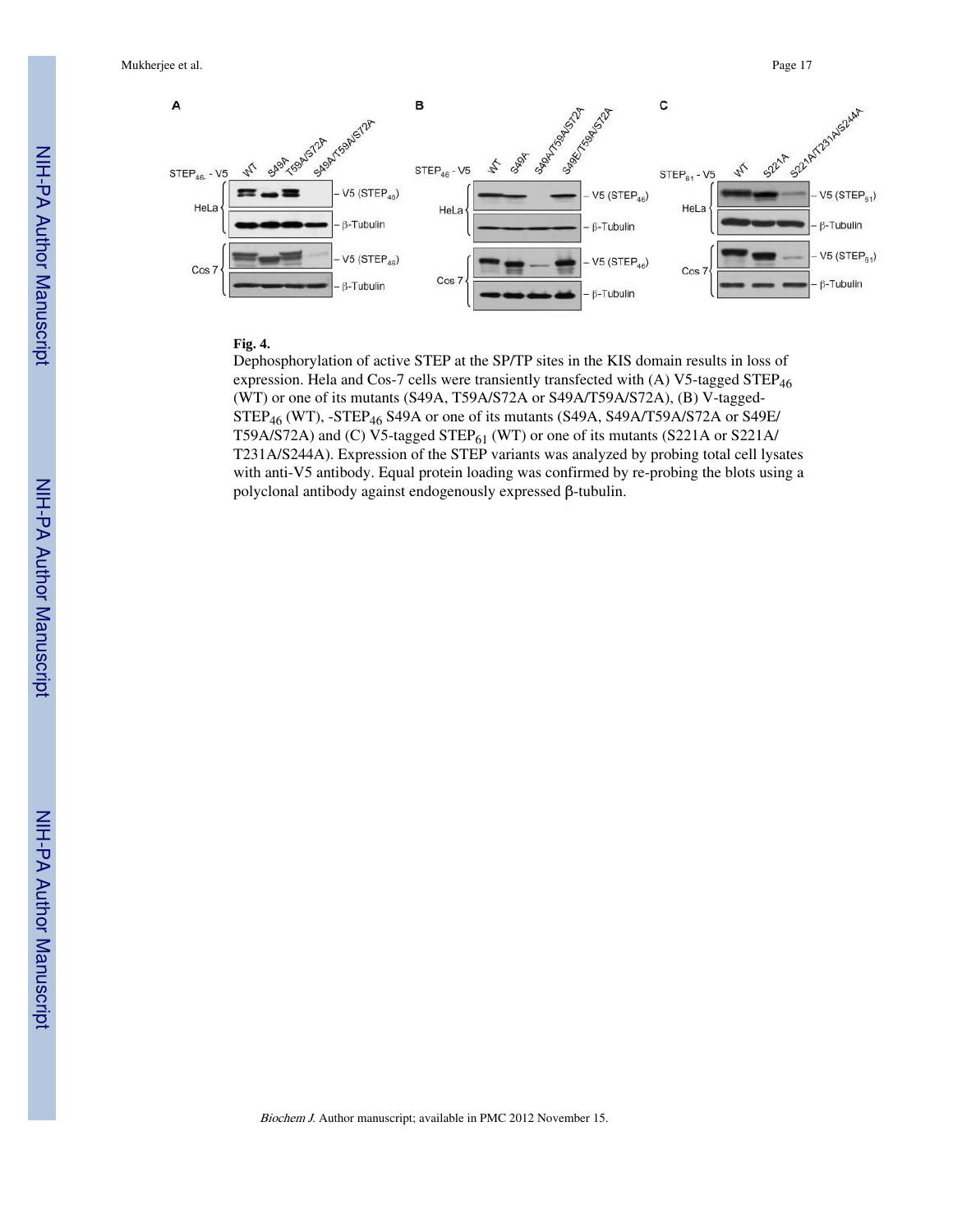

#### **Fig. 5.**

Phosphorylation of SP/TP sites in the KIS domain is mediated by ERK and p38 MAPKs. Hela cells expressing (A) STEP46 S49A/T59A/C300S, (B) STEP46 S49A/S72A/C300S or (C) STEP<sub>46</sub> S49A/T59E/S72E/C300S were treated with PD98059 (20  $\mu$ M) and SB203580 (20  $\mu$ M) 6 hr after transfection. Cells were harvested after another 6 hr and processed for SDS-PAGE and immunoblot analysis with anti-V5 antibody (upper panel). Total tubulin was also analyzed to indicate equal protein loading (lower panel). Steady-state expression level of STEP mutants was quantified by computer-assisted densitometry and Image J analysis. Values represent mean  $\pm$  SEM of measurements (n = 3). \* Indicate significant difference from untreated control ( $p < 0.05$ ).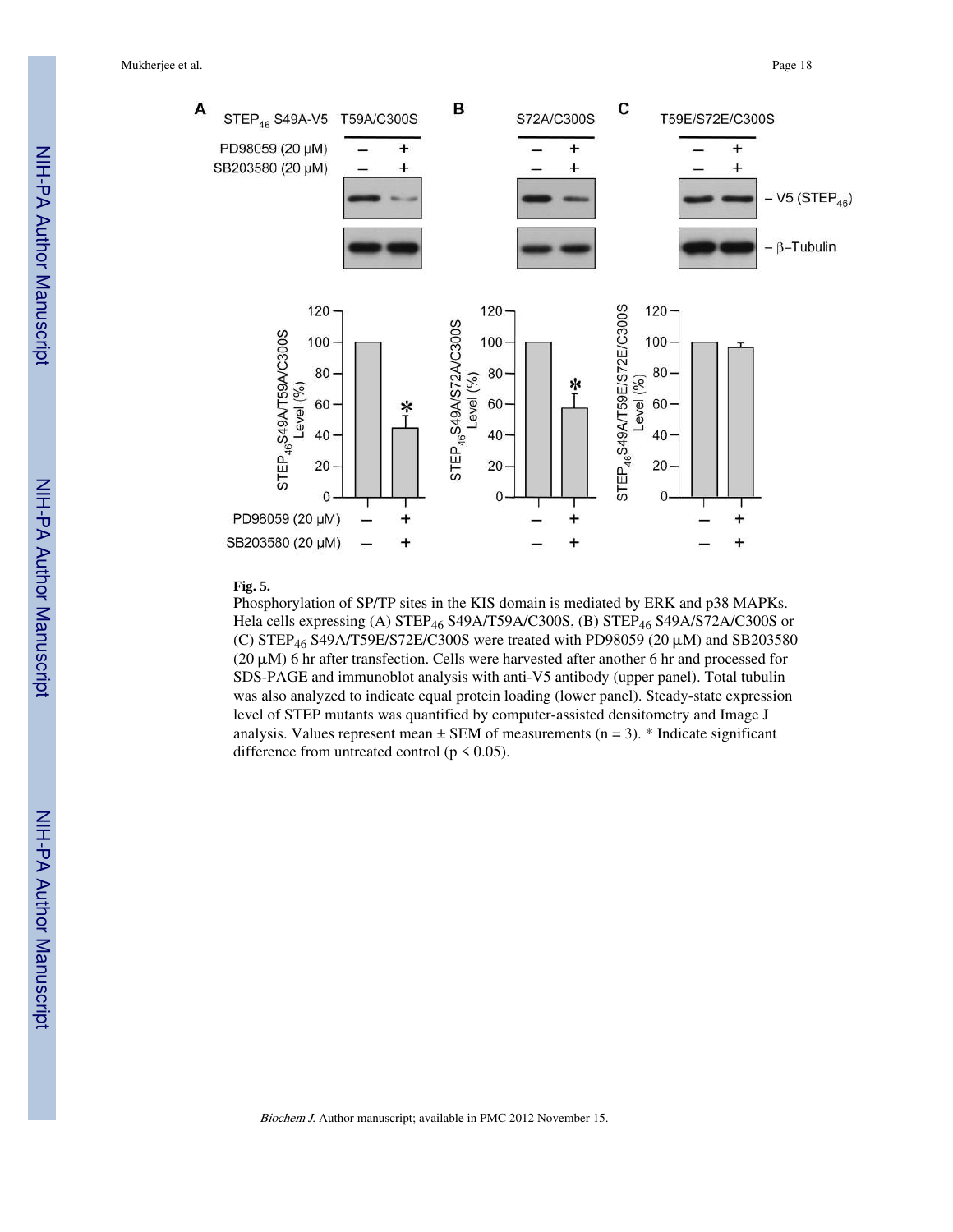

#### **Fig. 6.**

Phosphorylation of Thr 59 and Ser 72 regulates the stability of STEP. (A) V5-tagged STEP<sub>46</sub> S49A or its mutant STEP<sub>46</sub> S49A/T59A/S72A was expressed in Hela cells. The expression of STEP over time (6, 12, 18 and 24 hr) was analyzed by immunoblot analysis of total cell lysates with anti-V5 antibody. Level of expression of STEP mutants was also quantified by densitometry and presented in the bar graph. (B) Hela cells expressing V5 tagged STEP<sub>46</sub> S49A or its mutant STEP<sub>46</sub> S49A/T59A/S72A were subjected to pulse-chase experiments as described in Experimental Procedures. STEP was immunoprecipitated from equal amount of cell lysates using anti-V5 antibody, resolved on SDS-PAGE and processed for autoradiography (upper panel). Equal amount of protein from the cell lysates were also processed for immunoblot analysis with anti-tubulin antibody (lower panel). Quantification of the 35S-labeled STEP band in the autoradiograph was done by computer assisted densitometry and Image J analysis. The representative autoradiograph and the corresponding graph show the time course of degradation of  $STEP_{46}$  and  $STEP_{46}$  S49A/T59A/S72A. Values are mean  $\pm$  SEM (n = 3).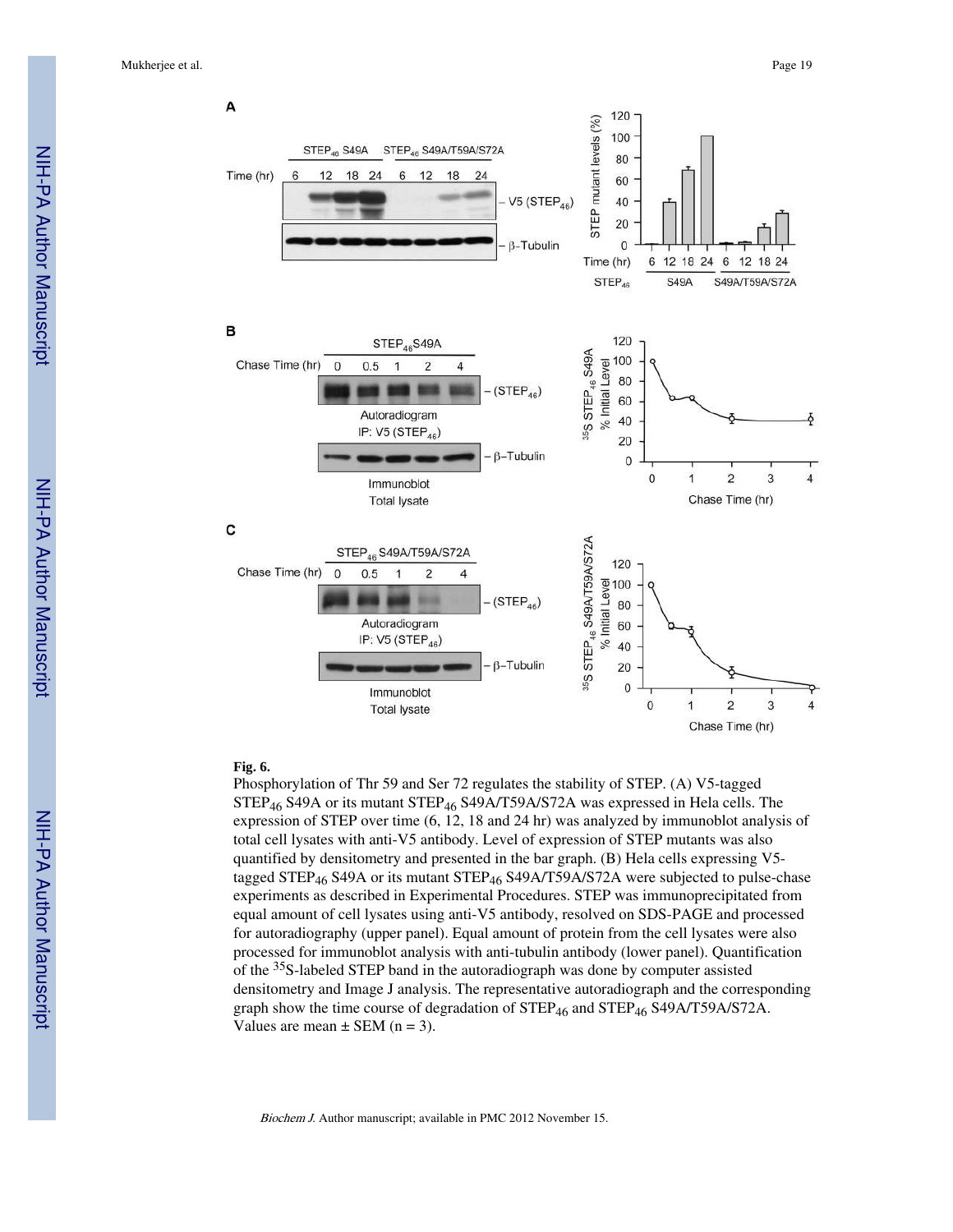Mukherjee et al. Page 20



# **Fig. 7.**

Proteasomal inhibitors MG-132 or epoxomicin increases the steady-state level of active STEP dephosphorylated at the SP/TP sites in the KIS domain. (A and C) Hela and (B and D) Cos-7 cells were transiently transfected with V5-tagged STEP46 S49A/T59A/S72A cDNA. 18 hr after transfection cells were treated with different doses of MG-132 or epoxomicin: (A) 0, 25 or 50  $\mu$ M of MG-132 for 6 and 9 hr; (B) 0, 25 or 50  $\mu$ M of MG-132 for 9 hr; (C) 0, 2.5, 5.0 or 10 μM of epoxomicin for 6 and 9 hr; (D) 0, 2.5, 5.0 or 10 μM of epoxomicin for 9 hr. Equal amount of total cellular protein from each sample was resolved on SDS-PAGE and processed for immunoblot analysis with anti-V5 antibody. The membranes were re-probed with anti-β-tubulin antibody to ensure equal protein loading. The amount of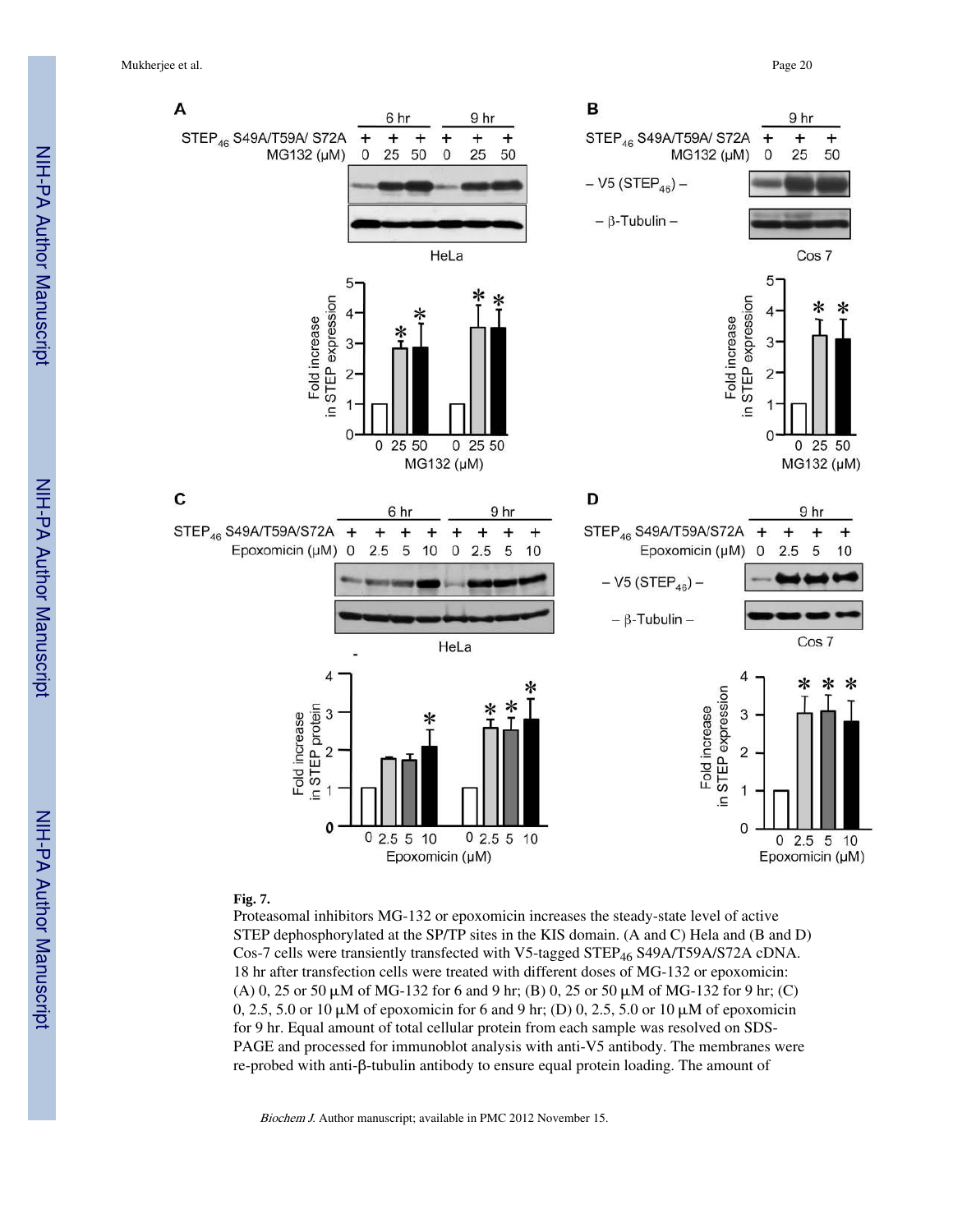STEP46 S49A/T59A/S72A protein was quantified by densitometry and presented in the bar graphs. Values represent mean  $\pm$  SEM of measurements (n = 3). \* Indicate significant difference from untreated control ( $p < 0.05$ ).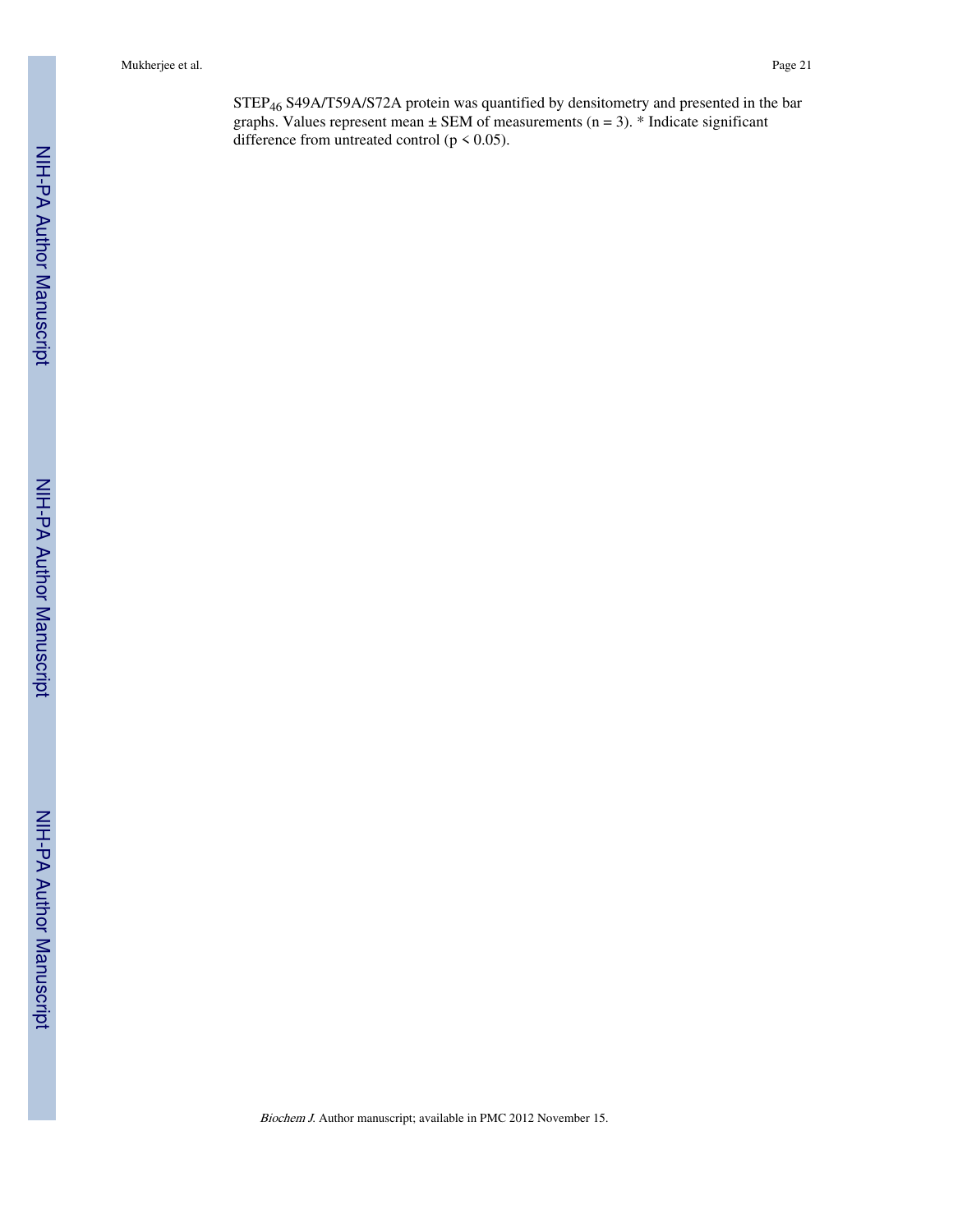

# **Fig. 8.**

Ubiquitination of active STEP dephosphorylated at the KIS domain sites in Hela cells. Hela cells were transiently transfected with V5-tagged STEP<sub>46</sub> S49A/T59A/S72A cDNA. 18 hr after transfection cells were treated with MG-132 (50  $\mu$ M) or epoxomicin (10  $\mu$ M) for 6 hr. (A) STEP was immunoprecipitated from equal amount of total cell lysates using anti-V5 antibody. (A) Immune complexes were resolved on SDS-PAGE and processed for immunoblot analysis with anti-ubiquitin (upper panel) and anti-V5 (lower panel) antibodies. Quantification of (B) co-immunoprecipitated ubiquitin in complex with STEP and (C) total immunoprecipitated STEP<sub>46</sub> S49A/T59A/S72A was performed by computer-assisted densitometry and Image J analysis. Values are mean  $+$  SEM (n = 3). \*Indicate significant difference from untreated control ( $p \le 0.05$ ).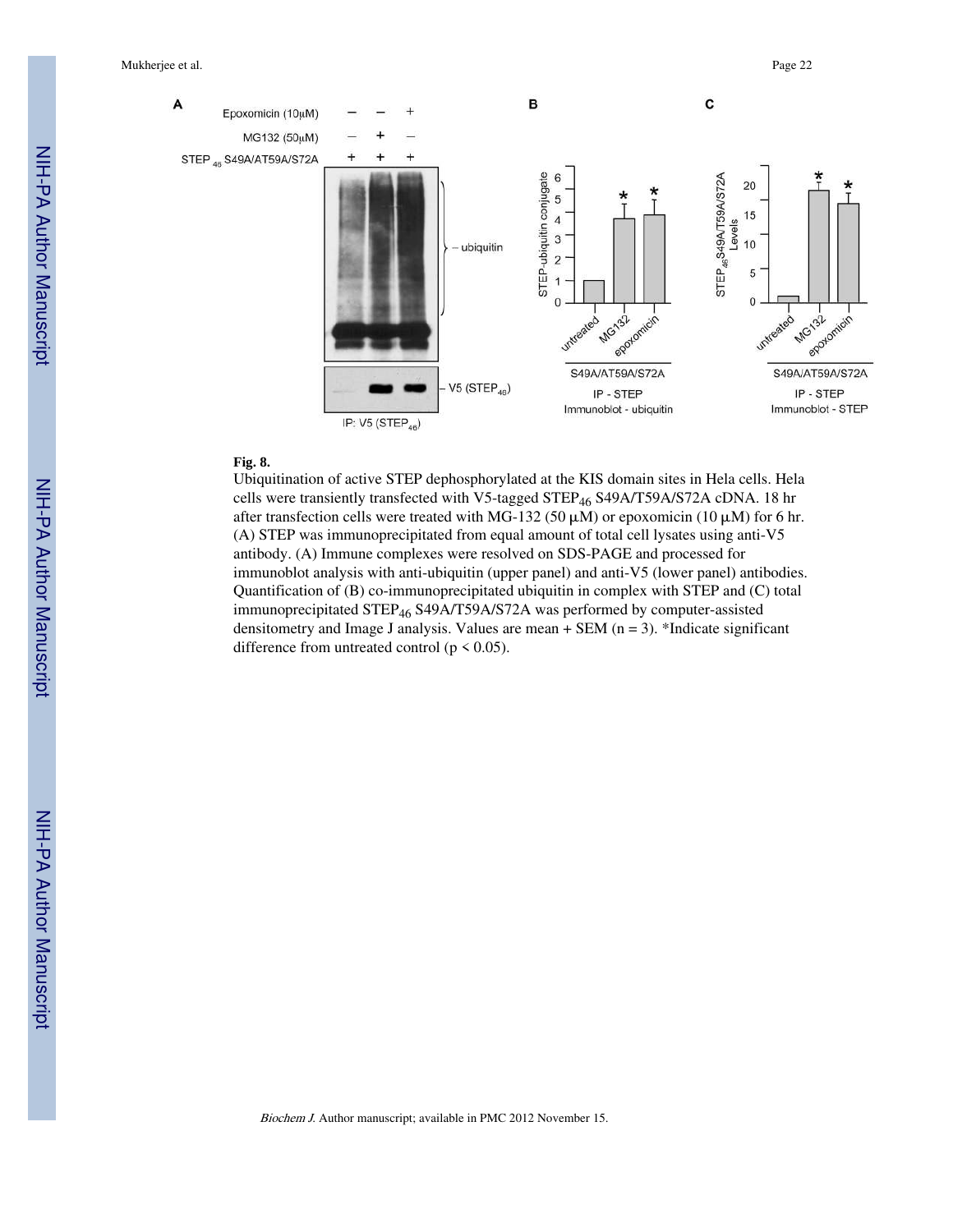Mukherjee et al. Page 23



# **Fig. 9.**

Ubiquitin-mediated proteasomal degradation of active STEP in neuronal cells. (A) Neuronal origin N2A cells were transiently transfected with V5-tagged STEP<sub>46</sub> WT or one of its mutants (S49A, T59A/S72A or S49A/T59A/S72A). Expression of STEP mutants was analyzed by probing total cell lysates with anti-V5 antibody. Equal protein loading was confirmed by reprobing the blots with anti-β-tubulin antibody. (B, C) N2A cells were transiently transfected with V5-tagged STEP<sub>46</sub> S49A/T59A/S72A. 18 hr after transfection cells were treated with MG-132 (50  $\mu$ M) for 6 hr. STEP was immunoprecipitated using anti-V5 antibody, immune complexes were resolved on SDS-PAGE and processed for immunoblot analysis with anti-ubiquitin and anti-V5 antibodies. Quantification of (B) coimmunoprecipitated ubiquitin in complex with STEP and (C) total immunoprecipitated